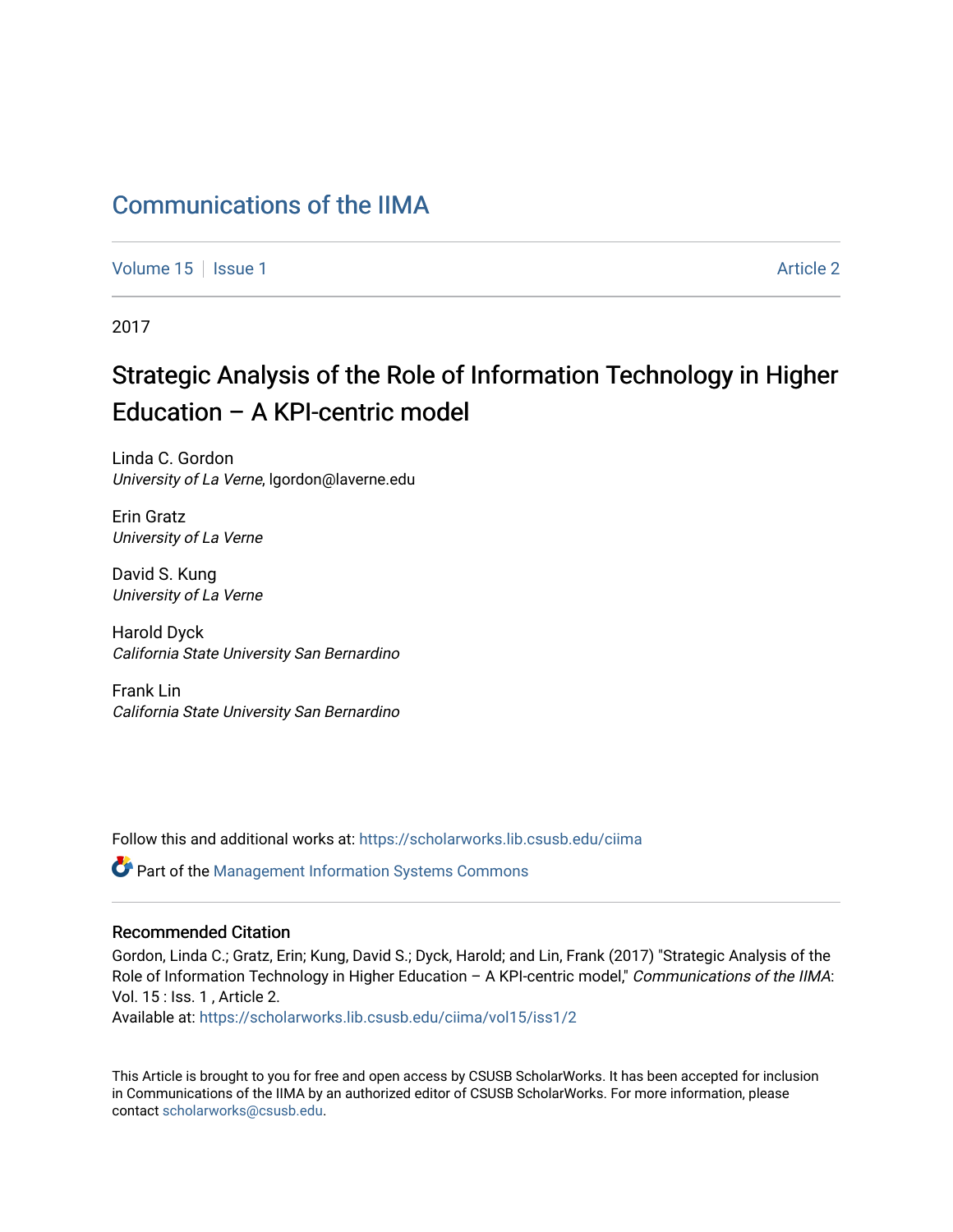## **Strategic Analysis of the Role of Information Technology in Higher Education – A KPI-centric model**

**Linda C. Gordon Erin Gratz David S. Kung University of La Verne USA [lgordon@laverne.edu](mailto:lgordon@laverne.edu)**

**Harold Dyck Frank Lin Department of Information and Decision Sciences California State University San Bernardino USA**

#### **ABSTRACT**

*The KPI-centric Strategic Model regarding the Role of Information Technology developed in this research is based on specific details from the University of La Verne's participation in the 2014 Educause Center for Analysis and Research (ECAR) Study of Undergraduate Students and Information Technology as a benchmarking participant. It also draws on the experience and directions of other institutions such as California State University, University of California. As one of the participating 213 institutions, the University of La Verne's undergraduate student responses generally mirror the majority view of students enrolled in all institutions of higher education in the United States surveyed as to preferences for the use of technology in the delivery of courses.*

*This case study examines key data points from the ECAR Study of Undergraduate Students and Information Technology published in 2015, comparing and contrasting all U.S. institution findings with those that are case specific to the University of La Verne. The authors then provide a model for utilizing key performance indicators (KPIs) measuring subjective, descriptive outcomes such as student expectations and student satisfaction with the use of Information Technology in course delivery. The model is presented within the framework of a Balanced Scorecard in order to achieve data-driven continuous improvement toward institutional strategic vision, mission, goals and objectives. This case study may serve as a template for other institutions of Higher Education to develop their own Key Performance Indicators and Balanced Scorecards to not only improve their own institutional performance to goals and objectives, but to provide opportunities for institutional benchmarking in the utilization of Information Technology.*

Keywords: Information technology, higher education, strategic analysis, KPI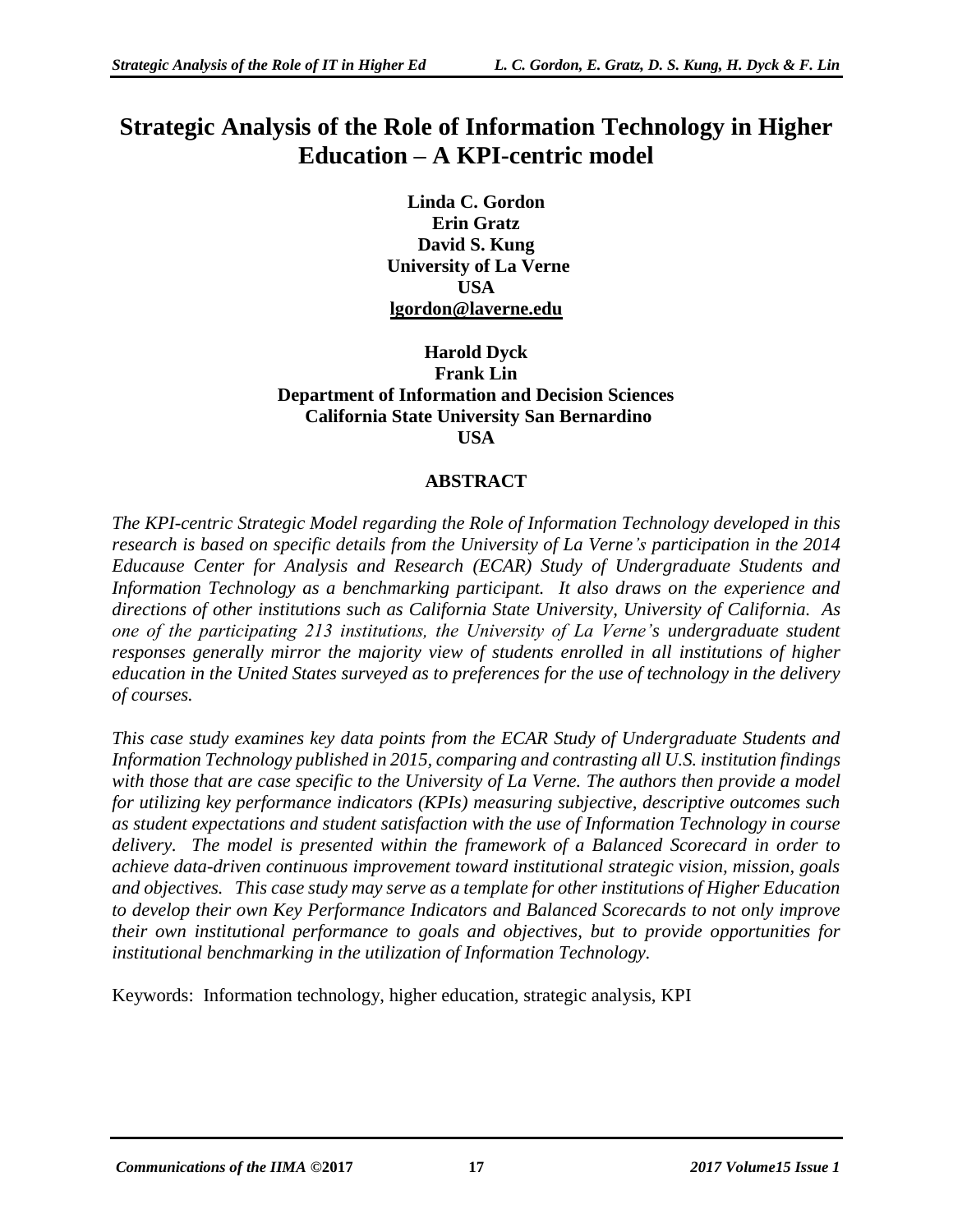### **INTRODUCTION**

University of La Verne has become a distance education pioneer. Established in 1891 as the Lordsburg College, the institution initiated its programs with a student enrollment of 72 students (Hogan & Muir, 1998). Today the University of La Verne is a private Tier 2 Doctoral Granting Institution. The university is located in Southern California, approximately 30 miles East of Los Angeles. Enrollment in academic year 2015-2016 is 8,334 full time equivalent (FTE) students. Student enrollments include undergraduate and graduate students based among the main campus, regional, and online campus programs (University of La Verne, 2016, p. 2). Enrollments are distributed among the College of Arts & Sciences (2,582 students), College of Education & Organizational Leadership (474), College of Business & Public Management (2,059, College of Law (191), and 99 students undeclared majors (University of La Verne, 2016, p. 3-4).

#### **International and Military Distance Learning Programs**

Presently the off-campus and online programs account for 41% of the University of La Verne's total enrollments (3,415 students). The institution is distinguished as one of the early distance learning institutions, serving distance learning students for nearly 50 years. The origin of offcampus programs began with the teacher education department which developed master's degree programs to meet increased demand throughout the state of California. By 1970, due to growing demand for non-traditional adult education programs, the university shifted emphasis from oncampus programs to off-campus programs. As an early adopter of distance education, the University of La Verne opened campuses in Athens, Greece and supported military education sites in Italy.

La Verne College, as it was named then, established the School of Continuing Education to expand its off-campus programs, and initiated "residence centers" on military bases located at Point Mugu, Vandenberg, and North Island located in San Diego (Hogan, et al., 1990). Military residence centers were expanded during the 1970's to include Subic Bay Naval Station in the Philippine Islands, and, in 1975 a naval base at Athens, Greece and Naples, Italy. At this time undergraduate enrollments at the main La Verne College campus were 728 Full Time Equivalent (FTE) while the off-campus residence center undergraduate program enrollments were 662 FTE, or 48% of total undergraduate enrollments (Hogan, et al., 1998).

As of 1985 the School of Continuing Education (off-campus programs) had "…undergraduate and graduate courses offered at approximately 18 locations from Long Beach to San Bernardino and north to Santa Barbara" (Hogan, et al., 1990, p. 208). Enrollments on the main campus totaled 1,615 FTE while enrollment in Continuing Education was approximately 2,450 FTE, which represented 5,000 students.

In addition to the two military education sites in Italy and the three California military Residence Center programs, in 1975 the School of Continuing Education opened Residence Centers "…in Alaska at Elmendorf Air Force Base, Anchorage, Eielson Air Force Base near Fairbanks, and several years later at Fort Wainright in Fairbanks" (Hogan, et al, 1990, p. 219). By 1980 there were "…30 Professional Development Centers with 50 percent of the students enrolled in education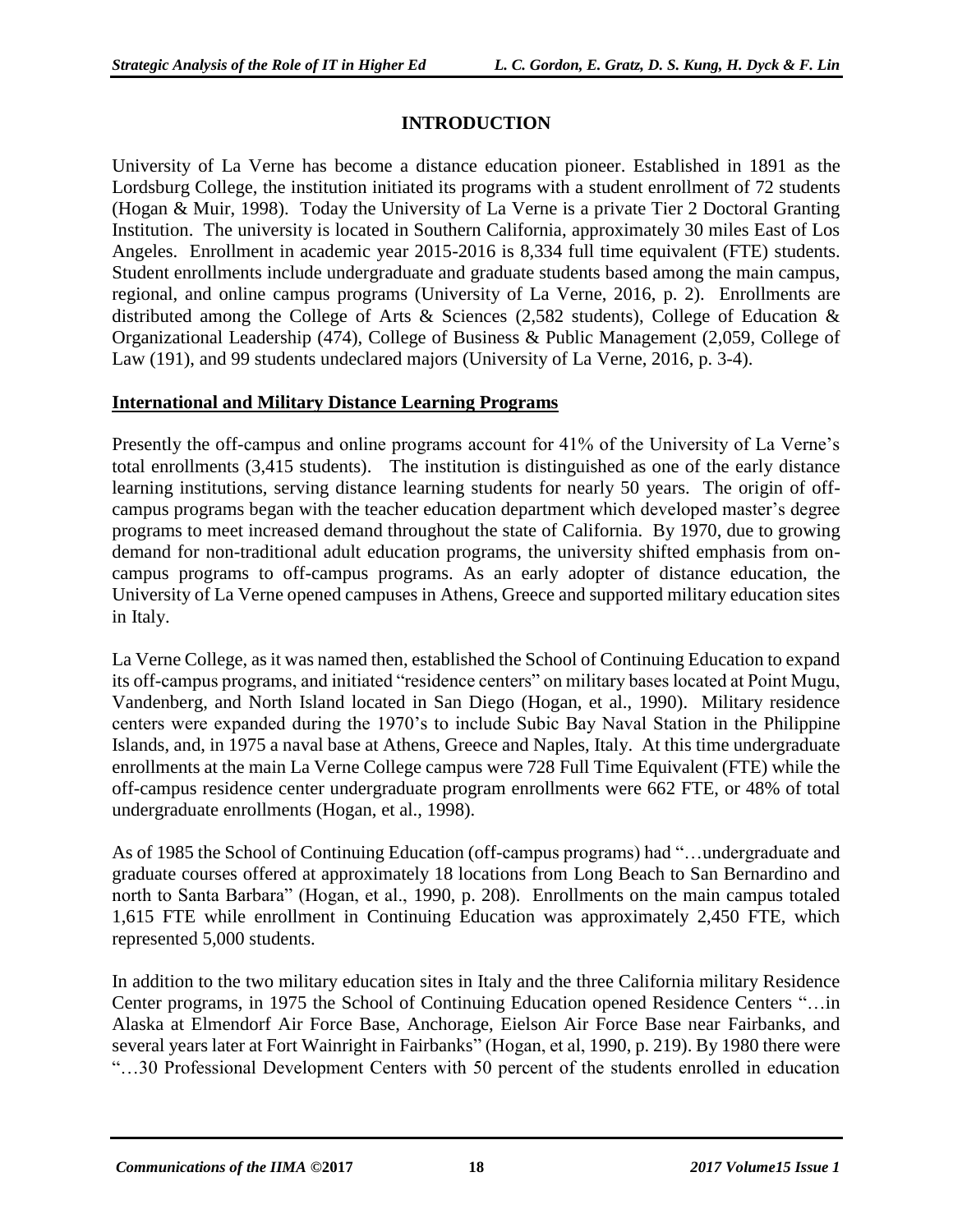courses and 40% in business programs. The remaining 10 percent were in healthcare and psychology." (Hogan, et al, 1990, p.220)

By 1990 the School of Continuing Education (off-campus programs) continued to be the single largest unit at the University of Laverne with programs being offered at 80 locations within California and abroad. In the 1990's the Western Accreditation Association of Schools and Colleges (WASC) considered the University of La Verne's off-campus programs to be a model for other institutions of higher education to emulate**.** During that same time period the College of Business and Public Management successfully offered one of the first hybrid MBA programs to students in in Singapore.

#### **Current Environment**

Today, the University of La Verne continues to offer off-campus programs to non-traditional adult students among nine regional campuses (San Fernando Valley, Ventura, Pt. Mugu and Port Hueneme, Vandenberg Air Force Base, Central Coast, Kern County, High Desert, Inland Empire, and Irvine) and online. Online students are currently confined to the geographic boundaries of California (an administrative policy, not a technical limitation). The university has since closed its global campus programs, instead focusing on its core geographic footprint in southern California. The university has, however, continued its long tradition of being an early adopter of technology components enhancing student learning in primarily hybrid learning environments.

#### **Learning Management System (LMS) and Collaboration Technology**

In addition to the use of the LMS, Blackboard, the University of La Verne utilizes Cisco's WebEx telepresence product for virtual communications. The University of La Verne's library conducted interactive virtual library information sessions utilizing WebEx beginning in 2013. The library established the prototype model for the university to simultaneously access all off-campus students among the regional campuses and online population of students. Information literacy instruction sessions provided the ability for students and faculty to ask questions and share files and screens. The College of Education & Organizational Leadership and the College of Business & Public Management have adopted the use of WebEx in a number of undergraduate and graduate courses since 2014.

#### **TECHNOLOGY ENHANCED LEARNING ENVIRONMENTS**

Rudestam and Schoenholtz, in their Handbook of Online Learning, second edition, attempted to address the sometimes confusing myriad of labels attributed to the use of information technology in the delivery of educational programs:

One of the difficulties in obtaining a clear sense of the literature on online learning is the multiplicity of terms used to describe the phenomenon. Commonly employed terms include *distance learning, distributed learning, online learning, computer-mediated learning*, and *e- learning*.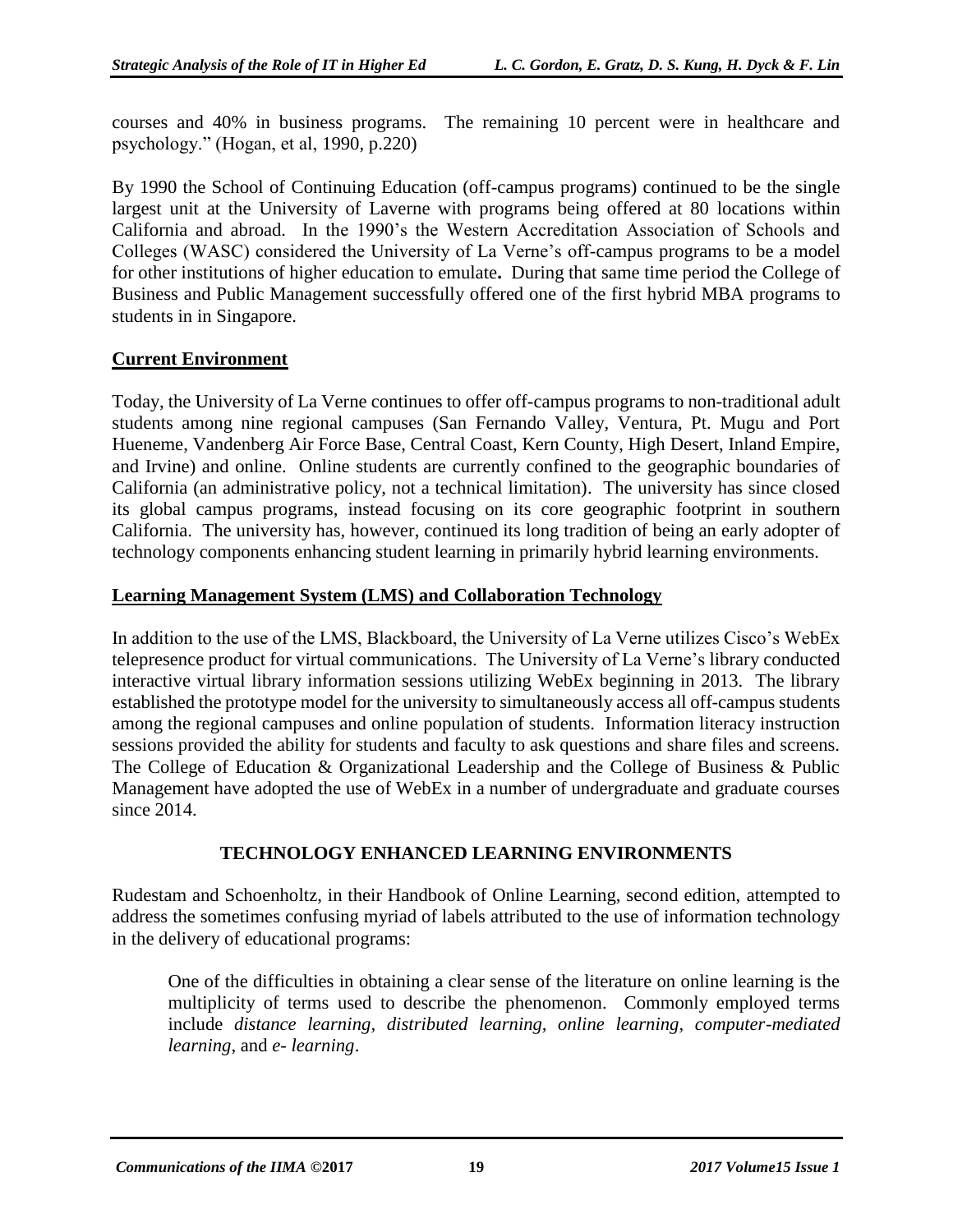Some educational institutions conceived their mandate as training students who are geographically dispersed from one another and from the institutions themselves. They represent what has historically been known as distance education. According to the U.S. Congress for Technology Assessment, distance education refers to the 'linking of a teacher and students in several geographic locations via technology that allows for interaction' (Daniel & Stevens, 1998, p. 162). However, many distance learning institutions that have come to adopt a strong online presence were functioning prior to the Internet by relying on individually directed study, mail, telephone, and/or infrequent residential sessions for contact between students and instructions…Because the term distance education had traditionally implied delivery of instruction or course materials over a distance, educators who support a model of education that emphasizes student initiated access to learning resources have recommended the use of the term distributed learning or flexible learning rather than distance learning to refer to new forms of online learning (Carr-Chellman & Duchastel, 2000). Distance education institutions have not necessarily embraced online learning, but when they have done so, the transition to a communication-based technology has often gone more smoothly because of the overlap of values and skills required to succeed in the virtual setting. As described later in this chapter, other distance education programs have been established solely online.

Perhaps the favored term in the literature today for designing courses and programs offered over the Internet is e-learning. E-learning has been defined by the Instructional Technology Council as "the process of extending learning or delivering instructional materials to remote sites via the Internet, intranet/extranet, audio, video, satellite broadcast, TV, and CD-ROM" (Holsapple & Lee-Post, 2006, p. 2). Nonetheless, the term that most accurately describes the contemporary trend of incorporating distance technology and the Internet into the educational process is *blended learning*. Blended learning refers to an amalgamation of face-to-face learning and online learning. The other term that is frequently used in this context is *hybrid learning*, again referring to the possibility of combining face-to-face and online modalities, either within the same course or across courses or programs within the same institution. (2010, pp. 2-4)

Notwithstanding the guidance offered by Rudestam and Schoenholtz (2010), above, there is no simple way to classify the use of technology in the classroom at most universities, including the University of La Verne. Although the University of La Verne has documented definitions for the various uses of technology, in practice, the University of La Verne, like most institutions of higher education today, can be said to universally incorporate the potential for e-learning in every course offered at the main, regional or online campuses. This is because for each course offering listed in the schedule of classes a LMS (Blackboard) course shell is created offering a variety of Internetbased instructional tools such as course email, blogs, wikis, embedded videos, document sharing, etc. This does not mean, however, that every course incorporates the use of any, some, or all of the available tools contained in the Blackboard course shells. At the University of La Verne, those courses that do utilize Blackboard technology in any way may or may not be defined as distance courses and therefore may or may not qualify to be described as "blended" learning environments (incorporating distance technology and the Internet into the learning environment) as defined by experts in the field such as Carr-Chellman and Duchastel.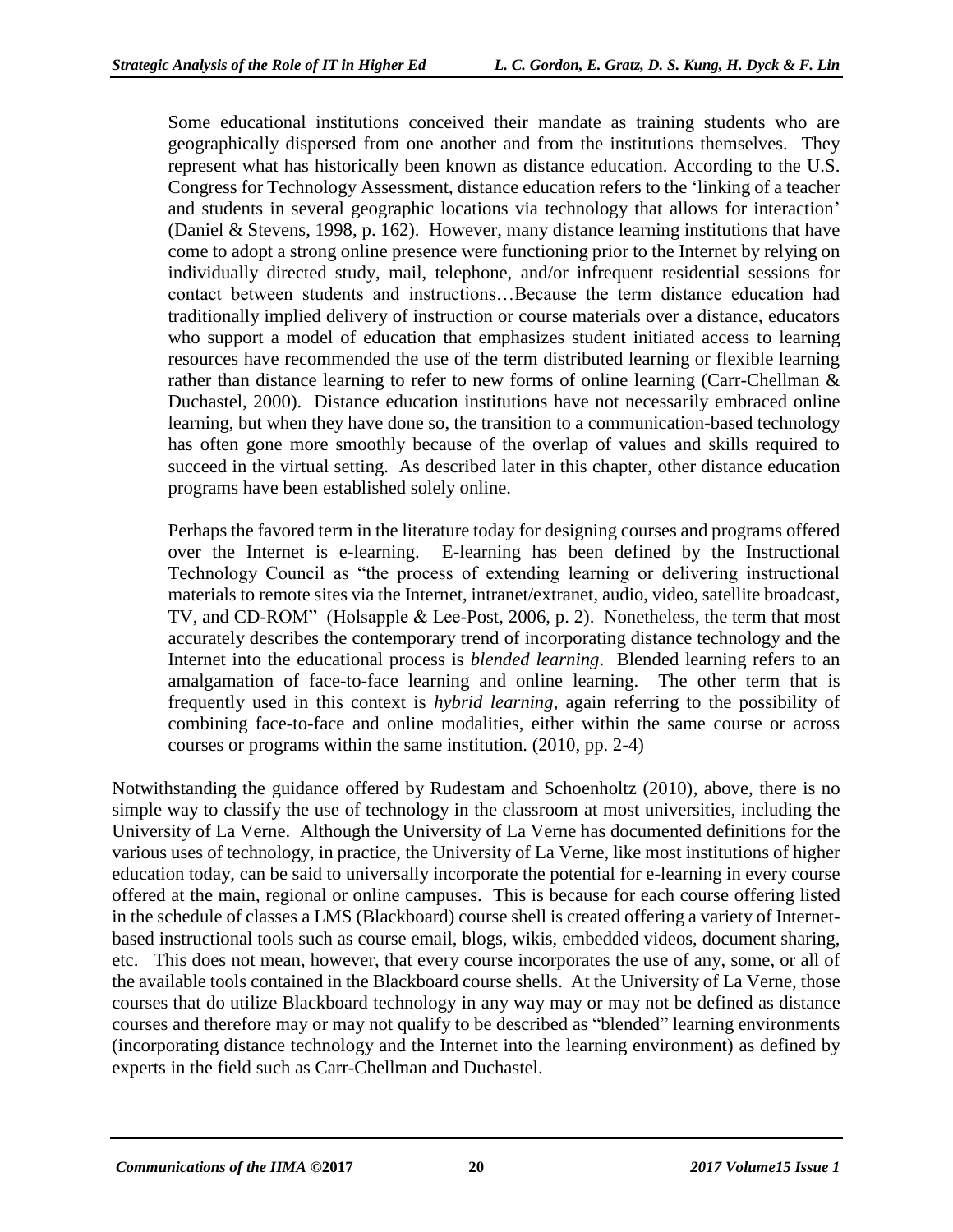The specific use of a combination of face-to-face and online learning at the University of La Verne (hybrid course formats) is more prevalent within the College of Business & Public Management and the College of Education & Organizational Leadership, primarily because programs offered by these colleges are available to the non-traditional adult student population both at the main campus and the regional campuses. The College of Arts and Sciences at the University of La Verne does not offer programs at the regional or online campuses, but rather individual courses as a part of the General Education (GE) requirements.

The University of La Verne defines an online class as one which "…does not require the student to attend the class in a traditional classroom setting.…) and a hybrid/blended course as one in which "…the number of traditional face-to-face class sessions has been reduced significantly, 10% up to a maximum of 50%, due to online delivery….). The University of La Verne melds the definitions of hybrid and blended courses together; the literature distinguishes the two.

#### **FUTURE DEMAND FOR ONLINE COURSES**

The national trend for increased demand for online courses continues to be a significant segment of higher education demand:

The observed growth rate from IPEDS of the number of students taking at least one distance course was 3.7%, lower than previous online growth rates but still higher than the increase in overall higher education enrollments. The rate of growth in distance enrollments was very uneven; for profit four-year institutions recorded the first-ever drop (down 66,600, or 8.7%). The two classes of institutions showing the greatest growth are public four-year institutions (increased by 126,824 or 7.2%) and private non-profit fouryear institutions (up by 86.811 or 12.7%). (Allen & Seaman, 2015, p.5)

Because of the combined prevalence and preference for of hybrid courses offered at the University of La Verne, and recognizing that the prediction and trend is for increased demand for online courses, the University of La Verne is grabbling with how ascertain student satisfaction with the existing use of technology in the classroom, and, how to meet or exceed student expectations of excellence in education.

#### **ECAR STUDY OF UNDERGRADUATE STUDENTS AND INFORMATION TECHNOLOGY**

An important measure of student satisfaction and expectations of the use of technology in the delivery of educational programs is the ECAR study of undergraduates (2015) which approaches the use of technology in learning environments within the framework of LMSs. It addresses mobile access (M-learning). Most interesting among the finding of the study are students preference (only 11.9 percent of University of La Verne students had a preference for any form of online component) for blended (use of distance technology and the Internet) courses, whether or not the course is a true distance course in a hybrid (online and face-to-face) learning environment as defined in the literature.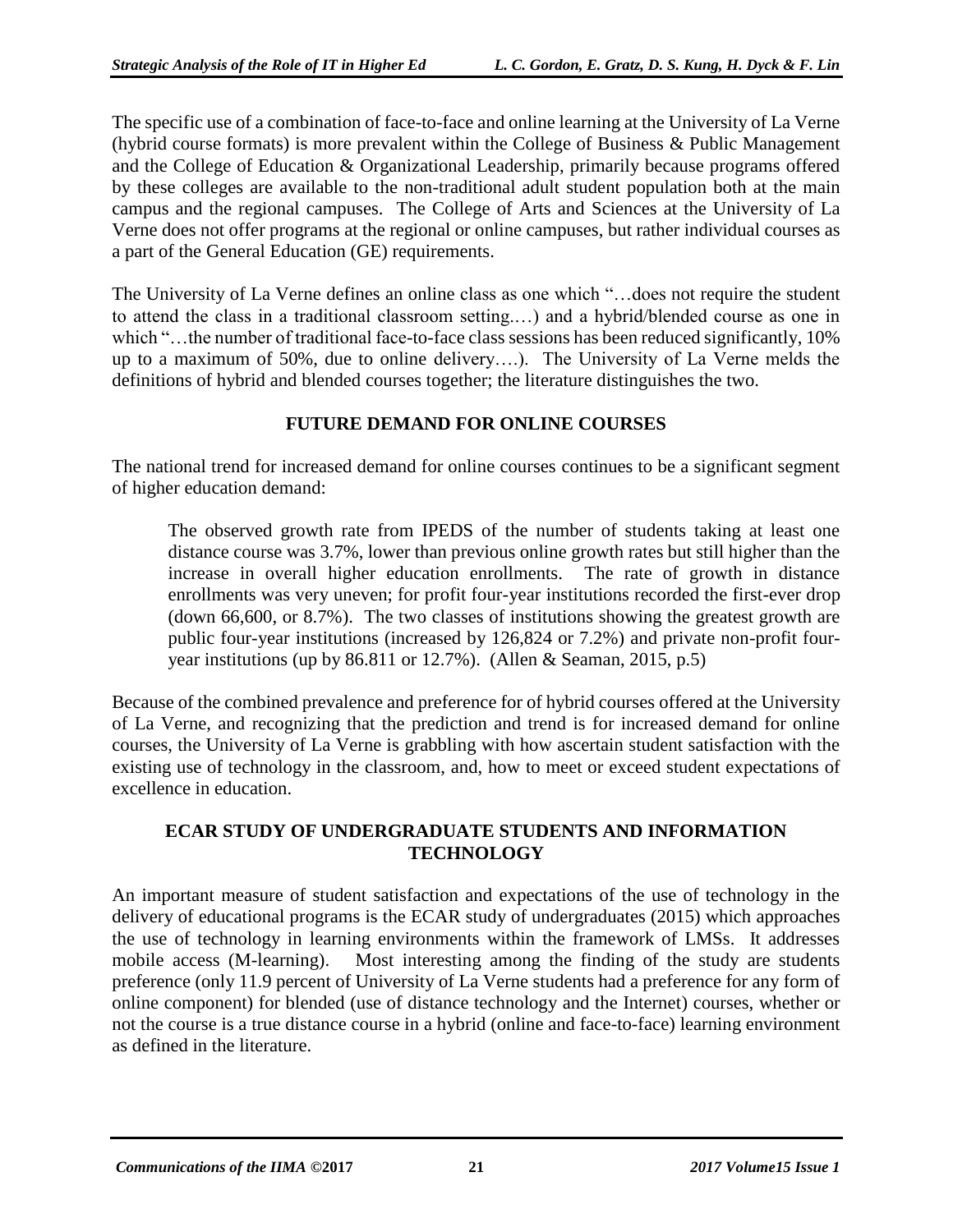The study surveyed 75,000 students from 213 institutions among 15 countries. The response rate was 5%, which is not statistically significant (Miller & Salkind, 2002). Notwithstanding Gordon et al. found:

….as offered by Nulty (2008), in the context of education and teaching, when the objective is to obtain feedback, any return rate of surveys is important. Adequate response rates for research which can provide statistical significance are ideal, but, '…if even one response that provides information which can be used…the survey's purpose has, at least in part, been served and the response rate is technically irrelevant….' (2016)

One of the many benefits of the ECAR study is it provides the ability for institutions to compare (benchmark) participating institution's students' attitudes about the use of technology in learning environments with those specific to their own university. In this manner, findings which do not support the institution's goals and objectives can be addressed through needs analysis and corrective action plans. Instrumental to continuous performance is the use of metrics and models for measuring performance. Performance indicators are a means of establishing measurable outcomes to established goals and objectives.

#### **Performance Indicators**

The measure of the success of an organizational strategy is the comparison of the outcome of a specific activity to a goal as defined in a strategic plan to achieve the strategic goal (Eckerson, 2011). The measurement (metric) of the success of an organizational strategy is the comparison of the outcome to the goal, which is called a performance indicator. Organizations cannot effectively measure everything and therefore only a few "driver" (influencer) metrics are used to gauge performance outcomes and to guide corrective actions. These driver metrics are called "Key Performance Indicators" or, "KPIs".

KPIs can measure an organization's progress toward goal achievement. They should reflect an organization's strategic vision, mission, goals, and objectives. Generally speaking there should be at least one KPI for each major activity.

KPIs in higher education are "…effective measures of the quality of the universities' output based on their planning and performance improvement" (Muniandy, Ong, Phua, & Ong, 2011, p. 171). The Ministry of Higher Education, Malaysia, for example, provides institutions with benchmarks for KPIs and in this manner is able to monitor and provide feedback for improvement to achieve targeted goals. That being stated, few studies exist in higher education wherein institutions have successfully implemented the use of KPIs.

#### **Balanced Scorecard**

Often associated with the use of KPIs are "scorecards". In institutions of higher education (IHE) use of the balanced scorecard (BSC), which originated in the business sector in the 1990's, was adapted as a model for viewing the achievement strategic goals through the use of KPIs. The balanced scorecard typically is broken into four quadrants: financial, customer, internal processes, and learning and growth (Brown, 2012).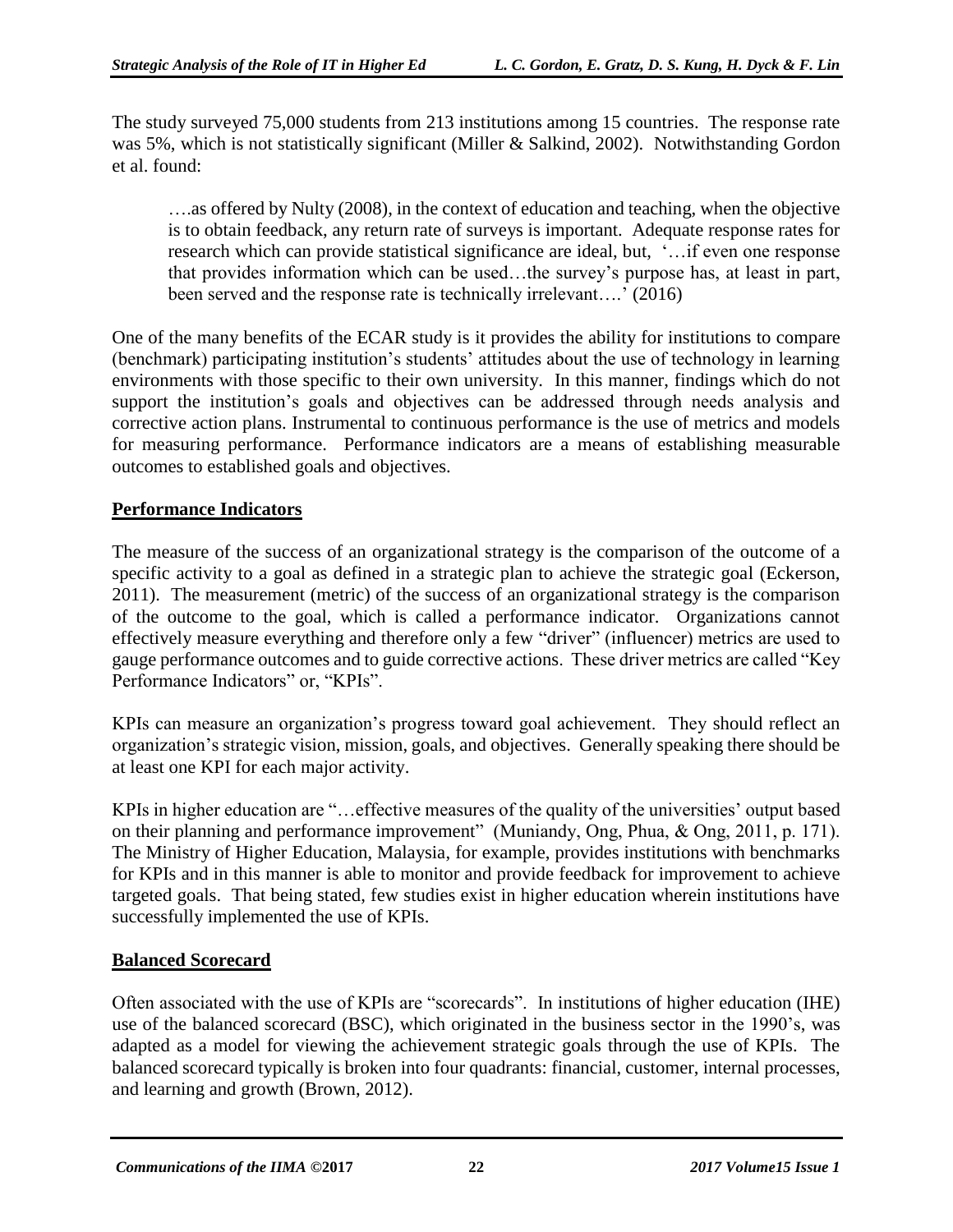Historically, even institutions in higher education which have attempted to use measurable indicators of performance have failed to include KPIs for subjective areas.

…relevance, accessibility, value added, appreciation of diversity, student satisfaction levels, and motivation for lifelong learning, yet a common mission of IHEs (Institutions of Higher Education) is to foster lifelong learning. Many of these indicators, especially those relating student and faculty expectations and satisfaction levels, deserve greater attention; recruiting, retaining, and nurturing the best and brightest individuals is the primary goal of IHEs (Ruben 1999). Despite this, the five most common performance-based measures used in higher education are retention and graduation rates, faculty teaching load, licensure test scores, two-to four-year transfers, and use of technology/distance learning (Burke, 1997).

As presented by Gordon, et al.:

The BSC concept was first introduced by Robert Kaplan and David Norton (1992) in the Harvard Business Review. The BSC provides a framework for linking strategy to valuecreating processes. There are four quadrants: the financial, the customer, internal processes, and learning and growth. Financial refers to tangible outcomes, such as return on investment (ROI), shareholder value, profitability, and revenue growth. The customer refers to the intangible assets of values to a particular group (customers), such as quality, service, and delivery. The organization's internal processes refer to key critical processes impacting the organization's strategy, such as investment in research and development and compliance. Internal processes include operations, customer management, innovation, and regulatory and social processes (e.g., environment, safety and health, employment practices, and community investment). Learning and growth refer to intangible assets, such as key positions and systems supporting the value-creating internal processes in an aligned fashion. It was necessary to view the BSC in the context of the organization. Therefore the organization's vision and mission had to be aligned with strategies…. Kaplan is credited with noting: 'People can't manage what they can't measure, and they can't measure what they can't describe' (p. 388). (2013, pp).

Chen, Yang, and Shiau (2006) sought to apply the balanced scorecard to the performance of higher education. They identified the four measurement perspectives attributed to Kaplan and Norton (1996) as: (1) Financial perspective; (2) Customer perspective; (3) Internal process perspective; and, (4) Learning and growth perspective. However, as presented by Brown (2012) the performance measures utilized were quantitative rather than qualitative in nature. An important contribution made by Chen et al. (2006) was emphasizing that the mission and vision drive an organization's strategy, not the financial or shareholder objectives, citing Kaplan and Norton (2001).

This case study seeks to present an example of how to identify a key performance indicators (KPIs), in this case data from the ECAR study 2015, which impart a significant impact on achieving the University of La Verne's 20/20 Vision ("La Verne's 2020 Vision–A Strategic Plan," n.d.) for subjective goals such as student satisfaction and expectations.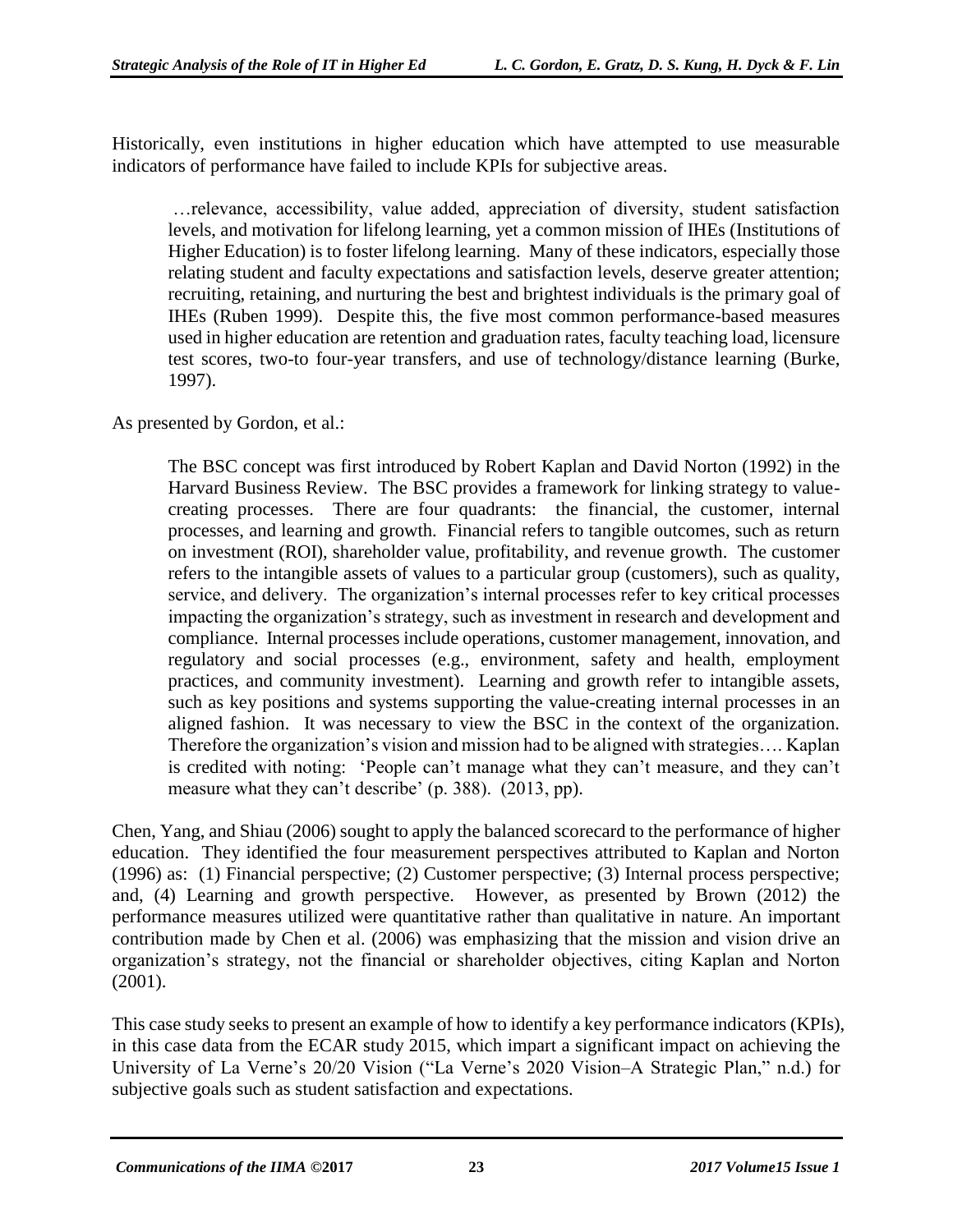As presented by Brown (2012) in discussing the use of performance indicators in higher education:

Absent from these common performance-based indicators are the measurement categories and specific model suggested by a BSC approach. IHEs need measureable indicators that reflect value and excellence achieved through investments in technology, innovation, students, faculty, and staff (Nefstead and Gillard 2006). Currently ranking systems in higher education consider the multiple facets of higher education but not offer guidance in the selection and organization of performance measures in terms of performance drivers of diagnostic indicators. Moreover, these ranking systems often do not relate performance indicators to the institution's mission or provide guidance toward continuous quality improvement (Beard 2009).

#### **UNIVERSITY OF LA VERNE – EXAMPLE OF QUALITATIVE KPIs INCORPORATED WITHIN A BALANCED SCORECARD FRAMEWORK**

The University of La Verne's 2020 Strategic Vision and Strategic Initiatives, as published at www.laverne.edu/2020vision, are characteristic of visions and mission statements at most institutions of higher education, as described in Brown's work, above. While each strategic initiative identified in the University of La Verne's strategic vision has at least one associated goal and objective, there are no published performance-based indicators of performance for the goals and objectives.

This paper seeks to present a hypothetical conceptual model with which to measure performance using key performance indicators and a balanced scorecard approach. The focus of the hypothetical example is the University of La Verne's strategic vision and strategic initiatives related to the use of technology in the delivery of educational programs.

The four core strategic initiatives and goals identified under the University of La Verne's Vision are:

- Achieving Educational Excellence
- Strengthening Human and Financial Resources
- Heightening Reputation, Visibility and Prominence
- Enhancing Facilities and Technology

While all four strategic initiatives and goals are interrelated and dependent on one another, for purposes of this case study the authors focus on a single initiative, achieving educational excellence, to demonstrate, by way of example, the hypothetical application of qualitative KPIs and the balanced score card conceptual frameworks.

Specific to the University of La Verne's Strategic Initiative I, Achieving Educational Excellence, is underlying Goal 7: Deliver courses face-to-face, hybrid or online to achieve excellence in student learning ("La Verne's 2020 Vision–A Strategic Plan," n.d.). The underlying objectives of Goal 7 are: (1) Develop an organizational model that supports systematic and collaborative online delivery, where appropriate; and, (2) Develop a technology-supported learning environment to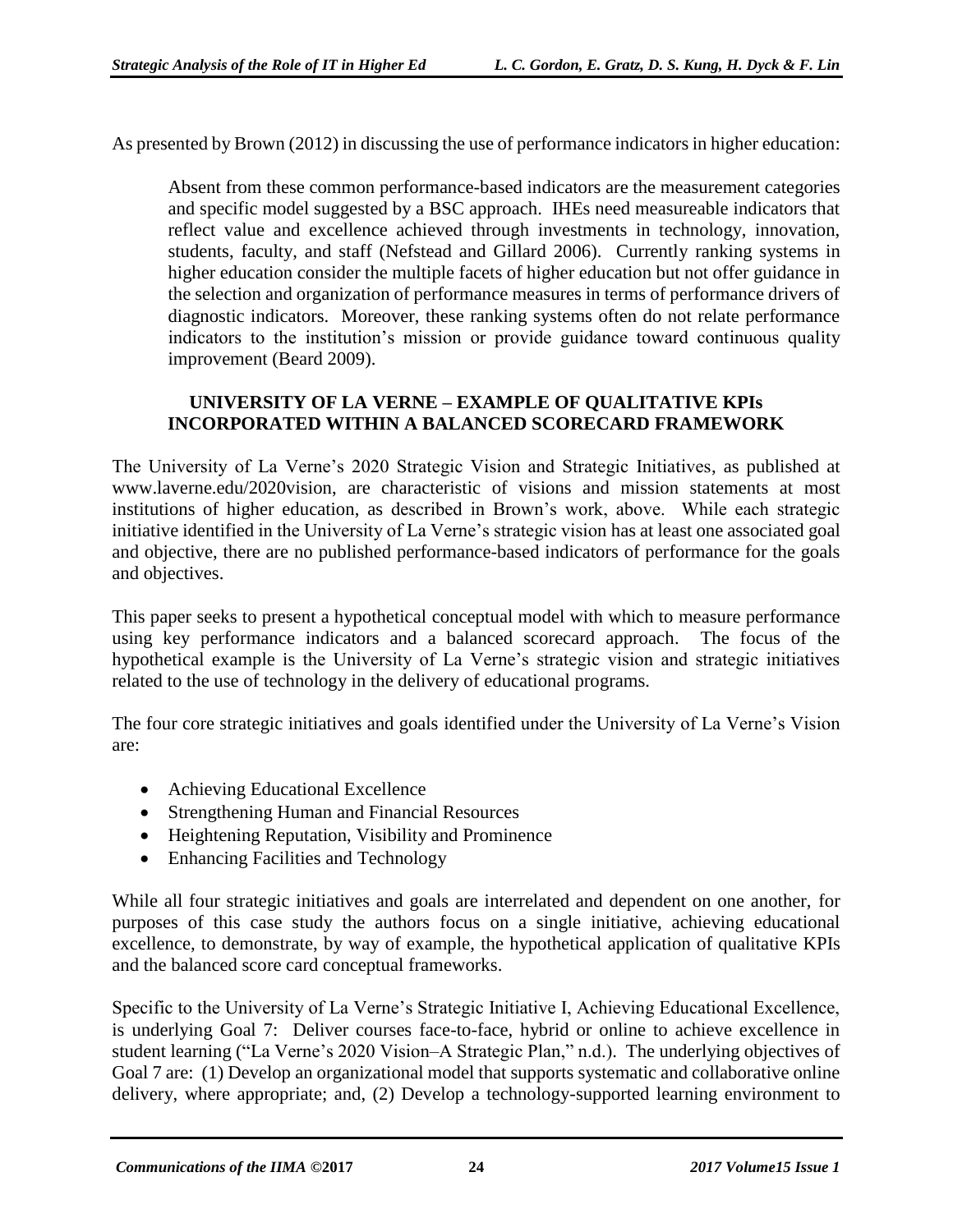enhance student learning and faculty research and development. For purposes of this exercise, the development of the conceptual model only addresses objective one.

Adhering to the suggestions put forth by Brown (2012), this paper will align University of La Verne's students' qualitative feedback in terms of student expectations and satisfaction levels with key performance indicators from which to measure the achievement of stated goals and objectives regarding technology in the delivery of educational programs. Once key performance indicators have been identified and aligned with institutional goals and objectives and metrics (measurement of performance) established, the outcomes will be applied to a hypothetical balanced scorecard framework specific to the University of La Verne.

#### **Step 1: Identify strategic goals and objectives**

As a first step, Brown (2012) suggests identifying and aligning strategies, goals, objectives and performance measures. To expand on and clarify the hypothetical example, the authors selected the published University of La Verne's 2020 Vision's Strategic Initiative I, Achieving Educational Excellence, and aligned it with Goal 7 which states: to deliver courses face-to-face, hybrid or online to achieve excellence in student learning ("La Verne's 2020 Vision–A Strategic Plan," n.d.). The underlying objectives for Goal 7 are: (1) Develop an organizational model that supports systematic and collaborative online delivery, where appropriate; and, (2) Develop a technologysupported learning environment to enhance student learning and faculty research and development. For purposes of this case study example, only objective one is developed within the conceptual model.

The University of La Verne's selected strategy was transferred into the framework of a Balanced Scorecard template, slightly modified from that developed by Brown (2012), as can be seen in Table 1. The authors enhanced Brown's model (2012) by adding goals and objectives to the framework so as to present a complete visual trail for the reader of the alignment, from a strategic initiative, to a goal, to an objective, with a defined KPI measure (metric), target performance outcome, frequency of measure, findings, and trending.

The published University of La Verne's strategic vision (strategies), goals, and objectives were not modified by the authors. The hypothetical example provided below presents the authors' view of possible KPI measures, targets, and frequency, focusing on meeting or exceeding University of La Verne undergraduate student satisfaction and expectations in the use of technology in the delivery of educational programs.

The outcomes (findings) of the KPI measure (metric) of qualitative student expectations and satisfaction are taken from the University of La Verne's benchmarking report (as a participating institution) of student responses to the published in the EDCAR 2014 survey (2015). In determining a "meets or exceeds" outcome, the measure of student responses were calculated by a combined value of the equivalents of "good" and "excellent" categories (i.e., equal to or greater than 50%).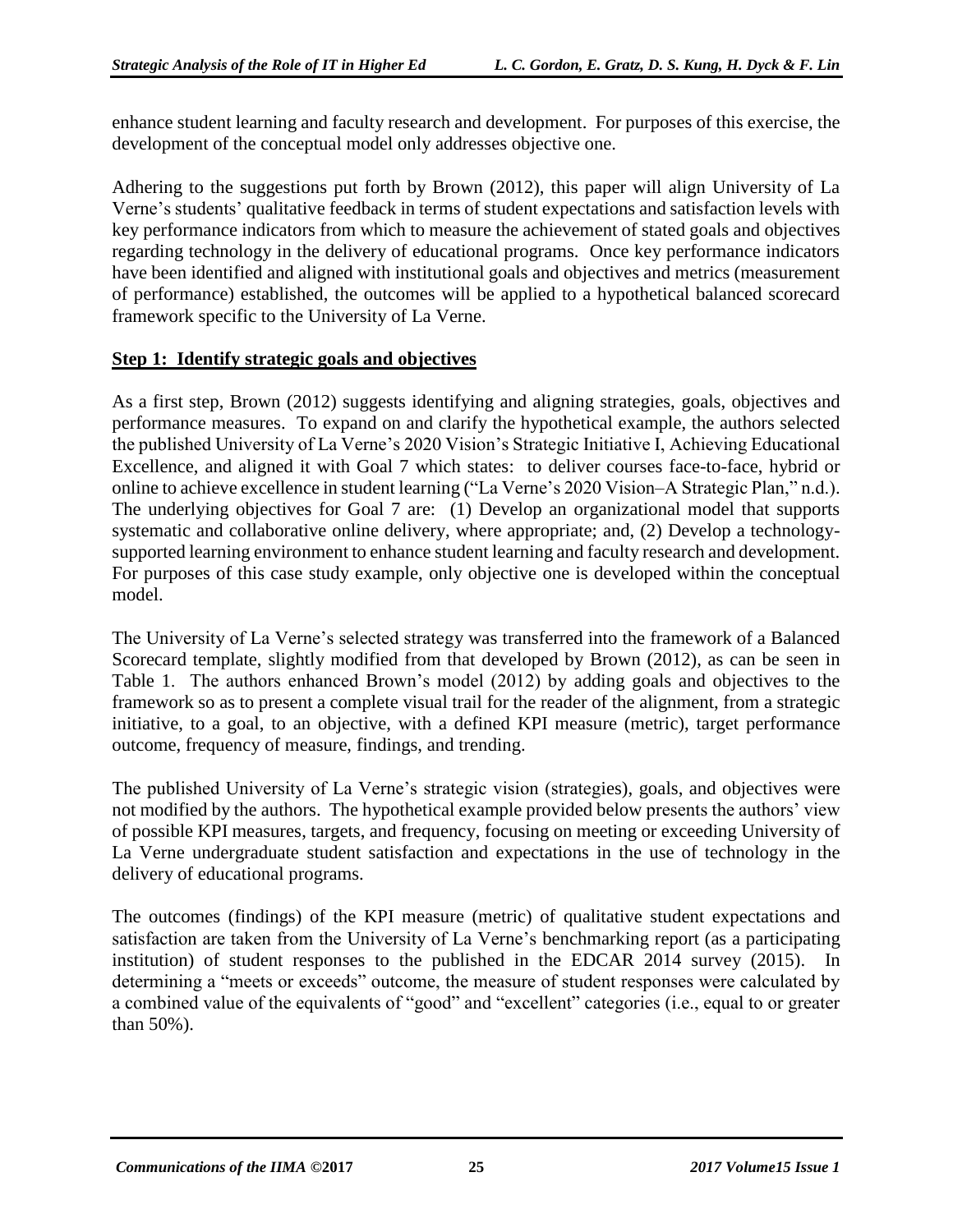| <b>STRATEGY GOAL</b> |               | <b>OBJECTIVE</b> Consolidated |                    | <b>TARGET</b>     | <b>FREQUENCY FINDINGS TRENDING</b> |  |
|----------------------|---------------|-------------------------------|--------------------|-------------------|------------------------------------|--|
|                      |               |                               | <b>KPI</b>         |                   |                                    |  |
|                      |               |                               | (MEASURE)          |                   |                                    |  |
| Strategic            | 7. Deliver    | 1. Develop an                 | A. Increase        | Increase          | Annually                           |  |
| Initiative I:        | courses       | organizational                | undergraduate      | under-            |                                    |  |
| Achieve              | face-to-face, | model that                    | student            | graduate          |                                    |  |
| Educational          | hybrid or     | supports                      | expectations       | student           |                                    |  |
| Excellence           | online to     | systematic and for            |                    | expectations      |                                    |  |
|                      | achieve       | collaborative                 | collaborative      | for               |                                    |  |
|                      | excellence    | online                        | online course      | collaborative     |                                    |  |
|                      | in student    | delivery,                     | delivery.          | online course     |                                    |  |
|                      | leaning       | where                         |                    | delivery 10%      |                                    |  |
|                      |               | appropriate;                  |                    | in academic       |                                    |  |
|                      |               | and                           |                    | year 2016-        |                                    |  |
|                      |               |                               |                    | $2017$ using      |                                    |  |
|                      |               |                               |                    | <b>EDCAR</b> data |                                    |  |
|                      |               |                               | <b>B.</b> Increase | Increase          | Annually                           |  |
|                      |               |                               | undergraduate      | under-            |                                    |  |
|                      |               |                               | student            | graduate          |                                    |  |
|                      |               |                               | satisfaction       | student           |                                    |  |
|                      |               |                               | with               | satisfaction      |                                    |  |
|                      |               |                               | collaborative      | for               |                                    |  |
|                      |               |                               | online course      | collaborative     |                                    |  |
|                      |               |                               | delivery           | online course     |                                    |  |
|                      |               |                               |                    | delivery by       |                                    |  |
|                      |               |                               |                    | 20% in            |                                    |  |
|                      |               |                               |                    | academic          |                                    |  |
|                      |               |                               |                    | year 2016-        |                                    |  |
|                      |               |                               |                    | $2017$ using      |                                    |  |
|                      |               |                               |                    | <b>EDCAR</b> data |                                    |  |
|                      |               | 2. Develop a                  |                    |                   |                                    |  |
|                      |               | technology-                   |                    |                   |                                    |  |
|                      |               | supported                     |                    |                   |                                    |  |
|                      |               | learning                      |                    |                   |                                    |  |
|                      |               | environment                   |                    |                   |                                    |  |
|                      |               | to enhance                    |                    |                   |                                    |  |
|                      |               | student                       |                    |                   |                                    |  |
|                      |               | learning and                  |                    |                   |                                    |  |
|                      |               |                               |                    |                   |                                    |  |
|                      |               | faculty<br>research and       |                    |                   |                                    |  |
|                      |               |                               |                    |                   |                                    |  |
|                      |               | development                   |                    |                   |                                    |  |
|                      |               |                               |                    |                   |                                    |  |
|                      |               | (Note: this                   |                    |                   |                                    |  |
|                      |               | Objective is                  |                    |                   |                                    |  |
|                      |               | not developed                 |                    |                   |                                    |  |
|                      |               | for purposes                  |                    |                   |                                    |  |
|                      |               | of the                        |                    |                   |                                    |  |
|                      |               | conceptual<br>model)          |                    |                   |                                    |  |

**Table 1: Balanced scorecard. (Adapted from Brown, 2012, Figure 1, pp. 45).**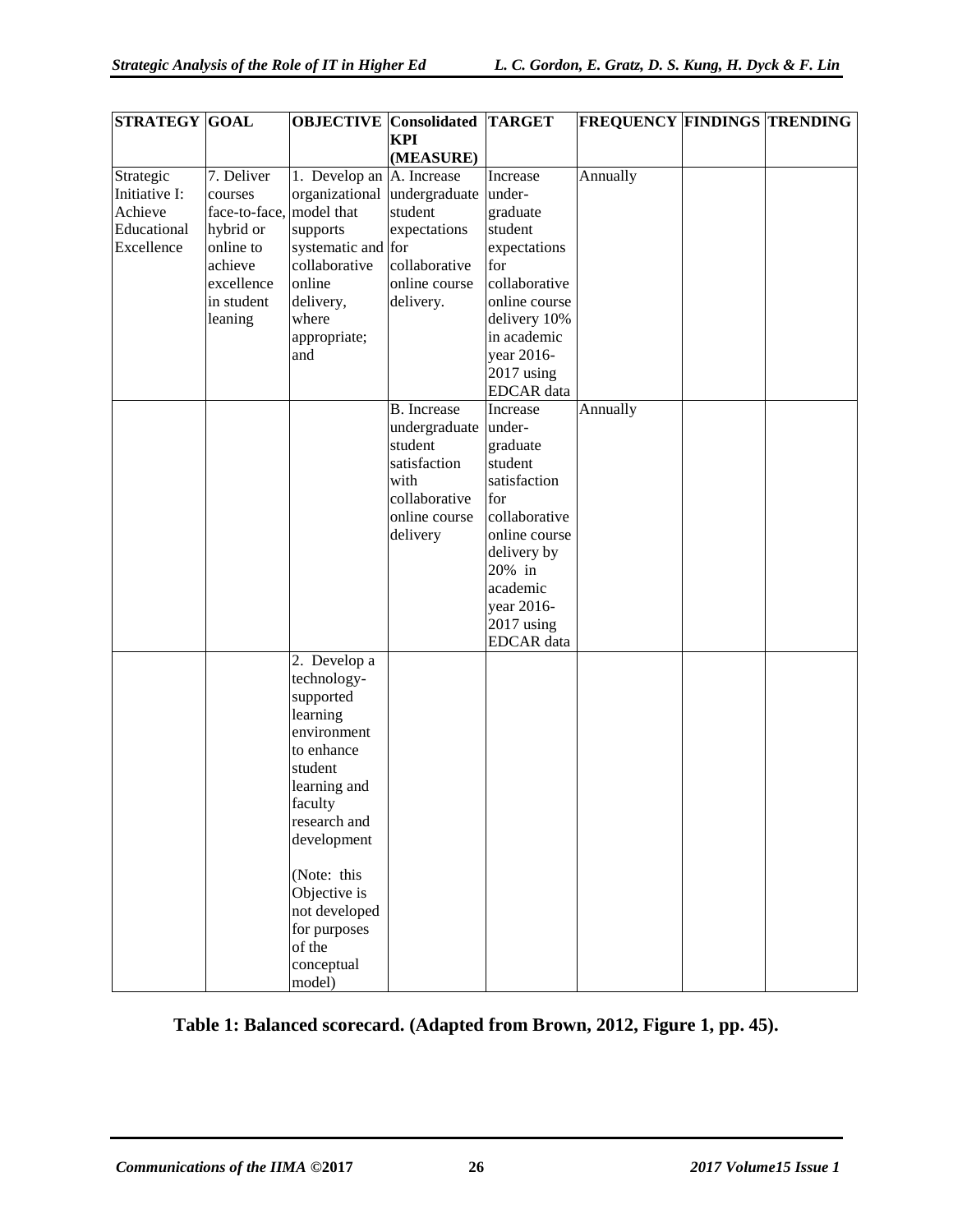#### **Step 2 – Development of Qualitative KPIs**

Once the strategy or strategic initiative has been identified, and goals and objectives identified, the metric or measure of performance must be constructed and a target identified from which to ascertain level of performance. Table 2, below, exemplifies one methodology for selecting, and if desired, weighting the importance of multiple data points (sub-KPIs) to consolidate into a single KPI (Table 1).

| <b>MEASURE</b> | <b>Sub-KPIs</b>     | Univ. of La      | <b>DR</b> private   | <b>All US</b>       | Weighted Univ. of |         | DR Private All U.S.                |                  |
|----------------|---------------------|------------------|---------------------|---------------------|-------------------|---------|------------------------------------|------------------|
|                |                     | <b>Verne</b>     | <b>Institutions</b> | <b>Institutions</b> | <b>Factor</b>     |         | La Verne Institutions Institutions |                  |
|                | (ECAR               | $(=>50\%)$       | $(=>50\%)$          | $(=>50\%)$          |                   | Wt.     | Wt. Avg.                           | Wt. Avg.         |
|                | 2015                | Good or          | Good or             | Good or             |                   | Average |                                    |                  |
|                | Question            | above % of       | above % of          | above % of          |                   |         |                                    |                  |
|                | $No.*$ )            | <b>Responses</b> | <b>Responses</b>    | <b>Responses</b>    |                   |         |                                    |                  |
| Increase       |                     |                  |                     |                     |                   |         |                                    |                  |
| under-         |                     |                  |                     |                     |                   |         |                                    |                  |
| graduate       |                     |                  |                     |                     |                   |         |                                    |                  |
| student        |                     |                  |                     |                     |                   |         |                                    |                  |
| expectations   |                     |                  |                     |                     |                   |         |                                    |                  |
| for            |                     |                  |                     |                     |                   |         |                                    |                  |
| collaborative  |                     |                  |                     |                     |                   |         |                                    |                  |
| online course  |                     |                  |                     |                     |                   |         |                                    |                  |
| delivery       |                     |                  |                     |                     |                   |         |                                    |                  |
|                | 3.14.1 wish         | 78.6             | 76.4                | 75.2                | $\overline{2}$    | 157.2   | 152.8                              | 150.4            |
|                | instructors         |                  |                     |                     |                   |         |                                    |                  |
|                | used LMS            |                  |                     |                     |                   |         |                                    |                  |
|                | 3.14.2 Wish 77.3    |                  | 71.7                | 71.0                | 3                 | 231.9   | 215.1                              | 213.0            |
|                | instructors         |                  |                     |                     |                   |         |                                    |                  |
|                | use online          |                  |                     |                     |                   |         |                                    |                  |
|                | collaboratio        |                  |                     |                     |                   |         |                                    |                  |
|                | n                   |                  |                     |                     |                   |         |                                    |                  |
|                | 3.14.7 Wish 71.3    |                  | 75.4                | 72.9                | $\mathbf{1}$      | 71.3    | 75.4                               | 72.9             |
|                | instructors         |                  |                     |                     |                   |         |                                    |                  |
|                | used<br>recorded    |                  |                     |                     |                   |         |                                    |                  |
|                |                     |                  |                     |                     |                   |         |                                    |                  |
|                | lectures<br>3.14.14 | 65.8             | 54.1                | 56.1                |                   | 71.3    | 54.1                               | $\frac{1}{56.1}$ |
|                | Wish                |                  |                     |                     | $\mathbf{1}$      |         |                                    |                  |
|                |                     |                  |                     |                     |                   |         |                                    |                  |
|                | instructors         |                  |                     |                     |                   |         |                                    |                  |
|                | create<br>videos    |                  |                     |                     |                   |         |                                    |                  |
|                | 3.14.17             | 58.7             | 54.9                | 56.1                | $\overline{2}$    | 117.4   | 109.8                              | 112.2            |
|                | Wish                |                  |                     |                     |                   |         |                                    |                  |
|                | instructors         |                  |                     |                     |                   |         |                                    |                  |
|                | use blogs,          |                  |                     |                     |                   |         |                                    |                  |
|                | discussion,         |                  |                     |                     |                   |         |                                    |                  |
|                | <sub>or</sub>       |                  |                     |                     |                   |         |                                    |                  |
|                | collaboratio        |                  |                     |                     |                   |         |                                    |                  |
|                | n tools re          |                  |                     |                     |                   |         |                                    |                  |
|                | class work          |                  |                     |                     |                   |         |                                    |                  |
|                | 4.1                 | 88.1             | 86.3                | 88.8                | $\mathbf{1}$      | 88.1    | 86.3                               | 88.8             |
|                | Preferred           |                  |                     |                     |                   |         |                                    |                  |
|                | learning            |                  |                     |                     |                   |         |                                    |                  |
|                |                     |                  |                     |                     |                   |         |                                    |                  |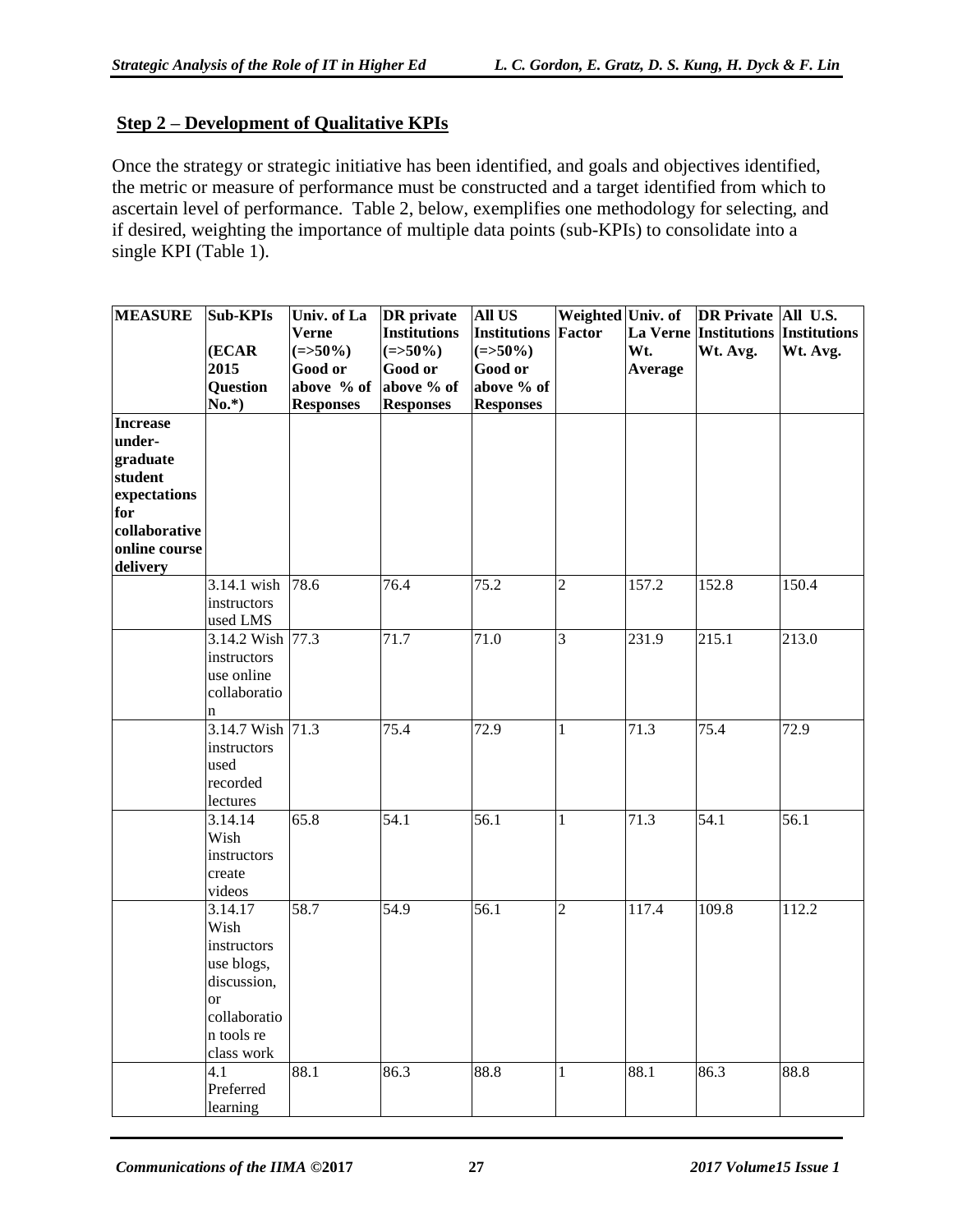| <b>MEASURE</b>       | <b>Sub-KPIs</b>        | Univ. of La<br><b>Verne</b> | <b>DR</b> private<br><b>Institutions</b> | <b>All US</b><br><b>Institutions</b> | <b>Factor</b>  |                | Weighted Univ. of DR Private All U.S.<br>La Verne Institutions Institutions |                       |
|----------------------|------------------------|-----------------------------|------------------------------------------|--------------------------------------|----------------|----------------|-----------------------------------------------------------------------------|-----------------------|
|                      | (ECAR                  | $(=>50\%)$                  | $(=>50\%)$                               | $(=>50\%)$                           |                | Wt.            | Wt. Avg.                                                                    | Wt. Avg.              |
|                      | 2015                   | Good or                     | Good or                                  | <b>Good or</b>                       |                | <b>Average</b> |                                                                             |                       |
|                      | Question               | above % of                  | above % of                               | above % of                           |                |                |                                                                             |                       |
|                      | $No.*$ )               | <b>Responses</b>            | <b>Responses</b>                         | <b>Responses</b>                     |                |                |                                                                             |                       |
|                      | environment            |                             |                                          |                                      |                |                |                                                                             |                       |
|                      | some or all            |                             |                                          |                                      |                |                |                                                                             |                       |
|                      | online                 |                             |                                          |                                      |                |                |                                                                             |                       |
| <b>TOTALS</b>        |                        | $439.8/6=$<br>73.30%        | $481.8/6=$<br>69.80%                     | $420.1/6=$<br>70.22%                 | 10             | 73.72%         | $737.2/10 = 693.5/10 =$<br>69.35%                                           | $693.4/10=$<br>69.34% |
|                      |                        |                             |                                          |                                      |                |                |                                                                             |                       |
| <b>Increase</b>      |                        |                             |                                          |                                      |                |                |                                                                             |                       |
| under-               |                        |                             |                                          |                                      |                |                |                                                                             |                       |
| graduate             |                        |                             |                                          |                                      |                |                |                                                                             |                       |
| student              |                        |                             |                                          |                                      |                |                |                                                                             |                       |
| satisfaction         |                        |                             |                                          |                                      |                |                |                                                                             |                       |
| for<br>collaborative |                        |                             |                                          |                                      |                |                |                                                                             |                       |
| online course        |                        |                             |                                          |                                      |                |                |                                                                             |                       |
| delivery             |                        |                             |                                          |                                      |                |                |                                                                             |                       |
|                      | 3.2.3                  | 45.1                        | $\overline{58.2}$                        | 59.9                                 | 4              | 180.4          | 232.8                                                                       | 239.6                 |
|                      | Wireless:              |                             |                                          |                                      |                |                |                                                                             |                       |
|                      | reliable               |                             |                                          |                                      |                |                |                                                                             |                       |
|                      | access in              |                             |                                          |                                      |                |                |                                                                             |                       |
|                      | classroom              |                             |                                          |                                      |                |                |                                                                             |                       |
|                      | <b>or</b>              |                             |                                          |                                      |                |                |                                                                             |                       |
|                      | instructional          |                             |                                          |                                      |                |                |                                                                             |                       |
|                      | spaces                 |                             |                                          |                                      |                |                |                                                                             |                       |
|                      | 3.2.4                  | 40.4                        | 56.8                                     | 56.3                                 | 3              | 121.2          | 190.4                                                                       | 168.9                 |
|                      | Wireless:              |                             |                                          |                                      |                |                |                                                                             |                       |
|                      | ease of login<br>3.2.5 | 37.0                        | 41.3                                     | 45.7                                 | 4              | 148.0          | 165.2                                                                       | 182.8                 |
|                      | Wireless               |                             |                                          |                                      |                |                |                                                                             |                       |
|                      | network                |                             |                                          |                                      |                |                |                                                                             |                       |
|                      | performance            |                             |                                          |                                      |                |                |                                                                             |                       |
|                      | 3.4.2                  | 37.8                        | 20.2                                     | 26.2                                 | 4              | 151.2          | 80.8                                                                        | 104.8                 |
|                      | Handheld               |                             |                                          |                                      |                |                |                                                                             |                       |
|                      | support-               |                             |                                          |                                      |                |                |                                                                             |                       |
|                      | library                |                             |                                          |                                      |                |                |                                                                             |                       |
|                      | 3.4.2                  | 54.9                        | 41.5                                     | 50.3                                 | $\overline{4}$ | 219.6          | 166.0                                                                       | 201.2                 |
|                      | Handheld               |                             |                                          |                                      |                |                |                                                                             |                       |
|                      | support -              |                             |                                          |                                      |                |                |                                                                             |                       |
|                      | course                 |                             |                                          |                                      |                |                |                                                                             |                       |
|                      | content                | 47.5                        | 38.6                                     | 44.5                                 | 4              | 190.0          | 154.4                                                                       | 178.0                 |
|                      | 3.4.4<br>Handheld      |                             |                                          |                                      |                |                |                                                                             |                       |
|                      | support-               |                             |                                          |                                      |                |                |                                                                             |                       |
|                      | <b>LMS</b>             |                             |                                          |                                      |                |                |                                                                             |                       |
|                      | 3.5.2                  | 69.4                        | 62.4                                     | 61.4                                 | $\overline{4}$ | 277.6          | 249.6                                                                       | 245.6                 |
|                      | Handheld               |                             |                                          |                                      |                |                |                                                                             |                       |
|                      | communicat             |                             |                                          |                                      |                |                |                                                                             |                       |
|                      | ing with               |                             |                                          |                                      |                |                |                                                                             |                       |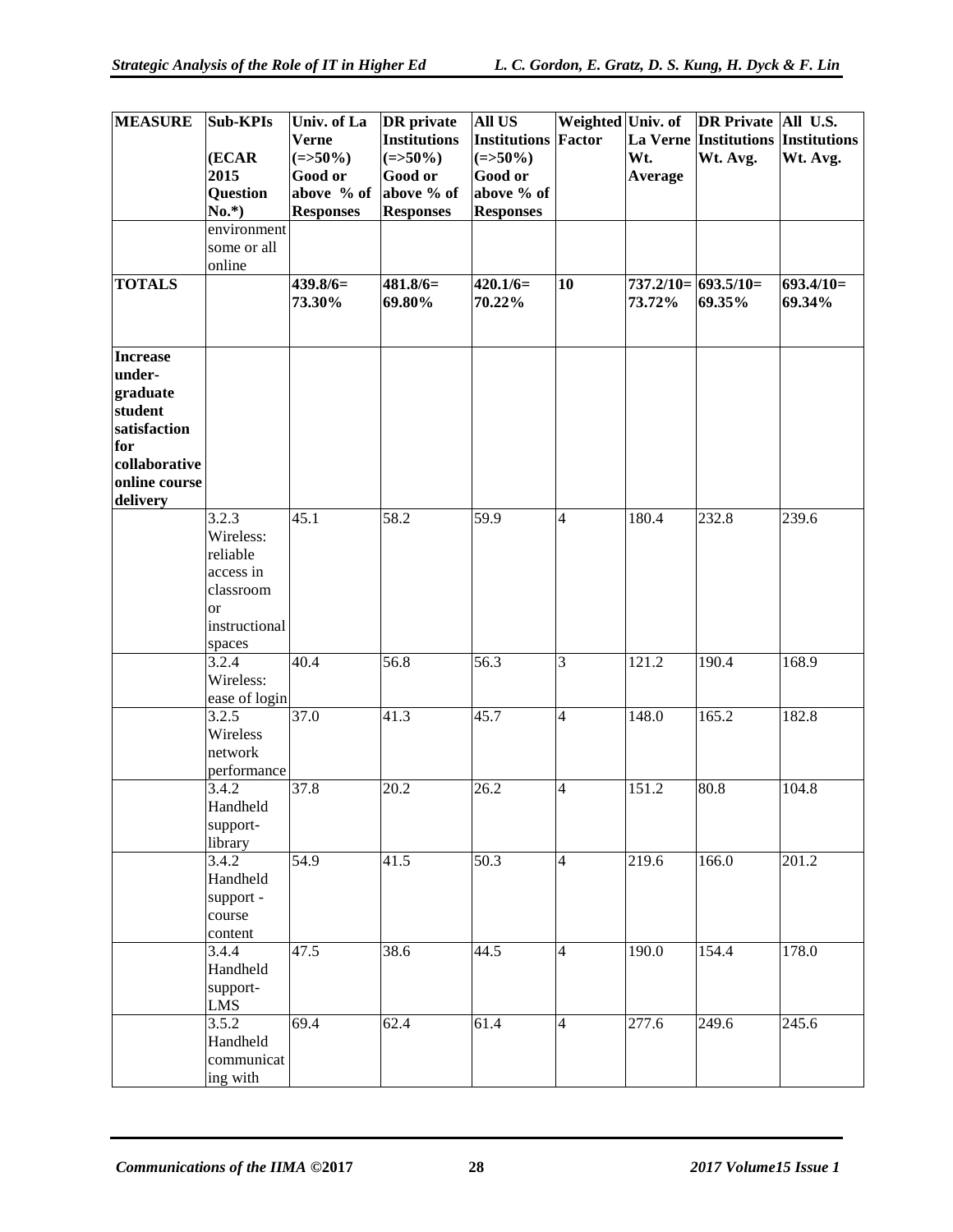| <b>MEASURE</b> | <b>Sub-KPIs</b>   | Univ. of La             | <b>DR</b> private   | <b>All US</b>              | Weighted Univ. of        |         | DR Private   All U.S.                     |              |
|----------------|-------------------|-------------------------|---------------------|----------------------------|--------------------------|---------|-------------------------------------------|--------------|
|                |                   | <b>Verne</b>            | <b>Institutions</b> | <b>Institutions Factor</b> |                          |         | <b>La Verne Institutions Institutions</b> |              |
|                | (ECAR             | $(=>50\%)$              | $(=>50\%)$          | $(=>50\%)$                 |                          | Wt.     | Wt. Avg.                                  | Wt. Avg.     |
|                | 2015              | <b>Good or</b>          | <b>Good or</b>      | <b>Good or</b>             |                          | Average |                                           |              |
|                | <b>Question</b>   | above % of              | above % of          | above % of                 |                          |         |                                           |              |
|                | $No.*$ )          | <b>Responses</b>        | <b>Responses</b>    | <b>Responses</b>           |                          |         |                                           |              |
|                | other             |                         |                     |                            |                          |         |                                           |              |
|                | students          |                         |                     |                            |                          |         |                                           |              |
|                | 3.5.3             | 61.8                    | 35.7                | 54.1                       | $\overline{4}$           | 247.2   | 142.8                                     | 216.4        |
|                | Handheld          |                         |                     |                            |                          |         |                                           |              |
|                | communicat        |                         |                     |                            |                          |         |                                           |              |
|                | ing with          |                         |                     |                            |                          |         |                                           |              |
|                | instructors       |                         |                     |                            |                          |         |                                           |              |
|                | 3.5.11            | 38.2                    | 21.5                | 31.9                       | $\overline{4}$           | 152.8   | 86.0                                      | 127.9        |
|                | Handheld          |                         |                     |                            |                          |         |                                           |              |
|                | participating     |                         |                     |                            |                          |         |                                           |              |
|                | in                |                         |                     |                            |                          |         |                                           |              |
|                | interactive       |                         |                     |                            |                          |         |                                           |              |
|                | class             |                         |                     |                            |                          |         |                                           |              |
|                | activities        |                         |                     |                            |                          |         |                                           |              |
|                | 3.6.2             | 31.5                    | $\overline{28.0}$   | 33.4                       | $\overline{4}$           | 126.0   | 112.0                                     | 133.6        |
|                | Instructors       |                         |                     |                            |                          |         |                                           |              |
|                | have              |                         |                     |                            |                          |         |                                           |              |
|                | adequate          |                         |                     |                            |                          |         |                                           |              |
|                | technical         |                         |                     |                            |                          |         |                                           |              |
|                | skills for        |                         |                     |                            |                          |         |                                           |              |
|                | course            |                         |                     |                            |                          |         |                                           |              |
|                | 3.6.6             | 35.3                    | 42.7                | $\overline{55.7}$          | 3                        | 105.9   | 128.1                                     | 167.1        |
|                | Instructors       |                         |                     |                            |                          |         |                                           |              |
|                | encourage         |                         |                     |                            |                          |         |                                           |              |
|                | online            |                         |                     |                            |                          |         |                                           |              |
|                | collaboratio      |                         |                     |                            |                          |         |                                           |              |
|                | n                 |                         |                     |                            |                          |         |                                           |              |
|                | 3.7.1 LMS         | 79.7                    | 80.3                | 75.4                       | $\overline{\mathcal{L}}$ | 318.8   | 321.2                                     | 300.4        |
|                | usage             |                         |                     |                            |                          |         |                                           |              |
|                | 3.7.6 Online 75.8 |                         | 66.2                | $\overline{59.4}$          | $\overline{4}$           | 303.2   | 264.8                                     | 237.6        |
|                | collaboratio      |                         |                     |                            |                          |         |                                           |              |
|                | n tools           |                         |                     |                            |                          |         |                                           |              |
| <b>TOTAL</b>   |                   | $617.4/13=47.593.4/13=$ |                     | $654.2/13=$                | 50                       |         | 2541.9/50 22741/50=                       | $2503.9/50=$ |
|                |                   | 49%                     | 45.65%              | 50.32%                     |                          | $=$     | 45.48%                                    | 50.08%       |
|                |                   |                         |                     |                            |                          | 50.84 % |                                           |              |

\*Alpha-numeric operators added to root question number to distinguish separate subparts of a question

#### **Table 2: Development of KPIs based on sub-KPI data points from the results from ECAR Study of Students and Information Technology, 2015 (University of La Verne Benchmarking Report) factored into consolidated weighted averages for each metric (measure). (Adapted from Brown, 2012, Figure 1, pp. 45).**

#### **Step 3 – Balanced Scorecard Performance Improvement Plan**

Brown (2012) asserts that IHEs generally fail to apply performance objectives to institutional performance outcomes. The conceptual model developed by Brown (2012) considers the limited work published on the topic inclusive of Cribb and Hogan 2003 and Mikhail 2004, both of which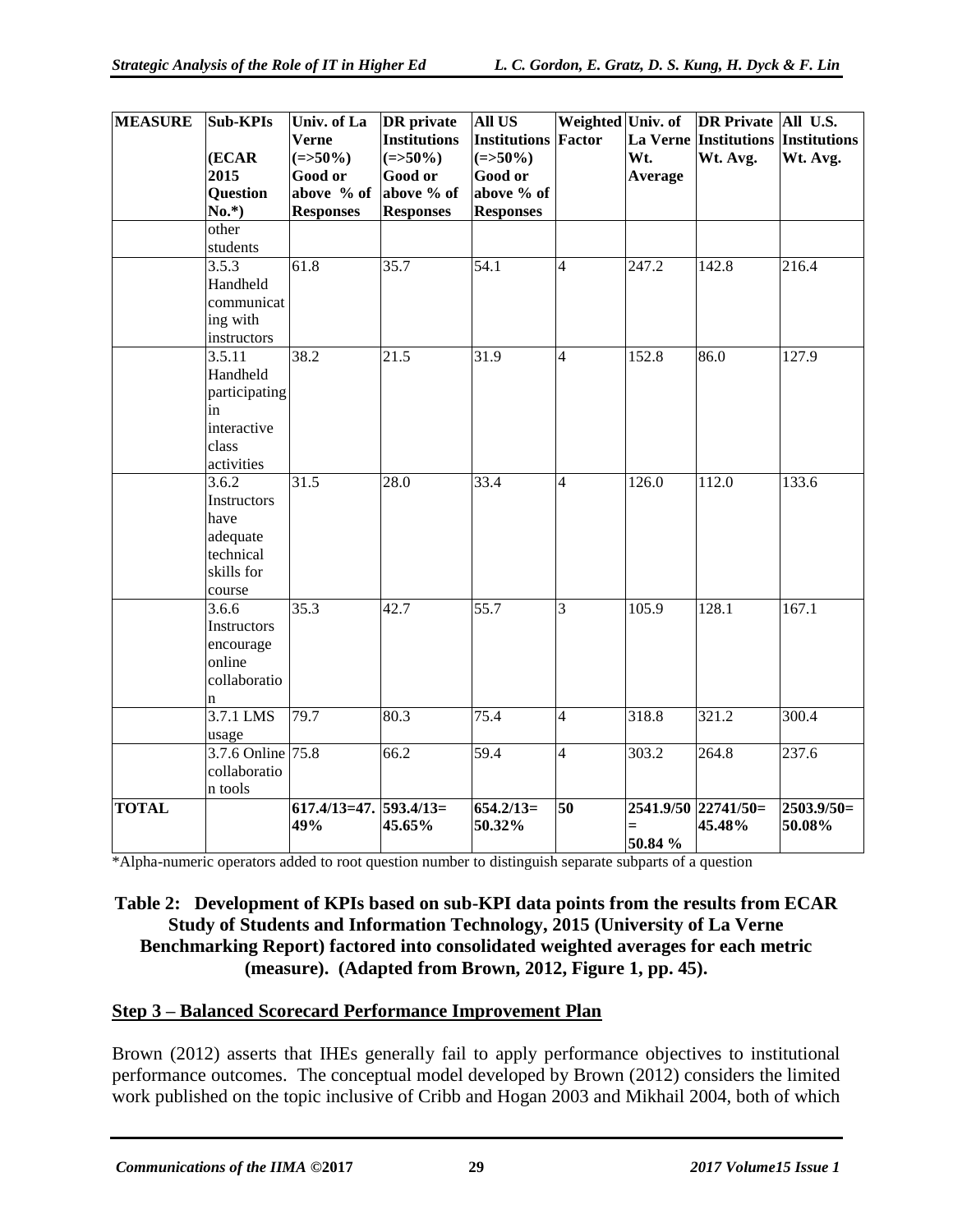originate from international perspectives. Brown identifies a handful of institutions in the U.S. that have undertaken the use of Balanced Scorecards, the largest system being that of the University of California campuses. She notes that for BSCs to be successful, IHEs will necessarily find it necessary to modify their framework to the particular institution's profile and vision and mission. In the case of the University of La Verne, "Customers," as an example were identified as "students." Brown (2012) recommends including the "community" as a second classification of "Customer" in a higher education setting. For purposes of this demonstration, the authors chose to simplify the example by only addressing students.

As can be seen in Table 3, the balance scorecard extends the visual example from the development of KPIs for the University of La Verne for Goal 7, Objective 1A and 1B into the BSC template. Only the "Customer" element of the BSC is addressed in this case study due to the alignment of the BSC category with the institution's specific goal, objective, and KPIs.

|                                                 | <b>SCORECARD</b>                                                 | <b>DEPARTMENTAL</b><br><b>LEVEL</b>                                                                                                      | <b>ACTION PLAN</b>                                                                                                                                                                                                                                                 |
|-------------------------------------------------|------------------------------------------------------------------|------------------------------------------------------------------------------------------------------------------------------------------|--------------------------------------------------------------------------------------------------------------------------------------------------------------------------------------------------------------------------------------------------------------------|
| <b>FINANCE</b>                                  |                                                                  |                                                                                                                                          |                                                                                                                                                                                                                                                                    |
| <b>COMMUNITY</b>                                |                                                                  |                                                                                                                                          |                                                                                                                                                                                                                                                                    |
| Improve<br>A.<br>Student<br>Satisfaction        | <b>Improve Student</b><br>Satisfaction with online<br>technology | 100% of <u>equal</u> department<br>students report being<br>satisfied with online<br>technology used in the<br>delivery of courses       | Evaluate courses with<br>1)<br>online technology<br>components and align<br>delivery with students'<br>satisfaction needs<br>Identify prioritized<br>2)<br>action items to<br>continuously make<br>improvements toward<br>goals, objectives, and<br>target metrics |
| <b>B.</b><br>Improve<br>Student<br>Expectations | <b>Improve Student</b><br>Expectations with online<br>technology | 100% of _____ department<br>students report expectations<br>met or exceeded with<br>online technology used in<br>the delivery of courses | Evaluate courses with<br>1)<br>online technology<br>components and align<br>delivery with students'<br>expectations<br>Identify prioritized<br>2)<br>action items to<br>continuously make<br>improvements toward<br>goals, objectives, and<br>target metrics       |
| <b>INTERNAL</b><br><b>PROCESSES</b>             |                                                                  |                                                                                                                                          |                                                                                                                                                                                                                                                                    |
| <b>LEARNING &amp;</b><br><b>GROWTH</b>          |                                                                  |                                                                                                                                          |                                                                                                                                                                                                                                                                    |

#### **Table 3: Balanced scorecard performance improvement plan. (Adapted from Brown, 2012, Figure 3, p.47).**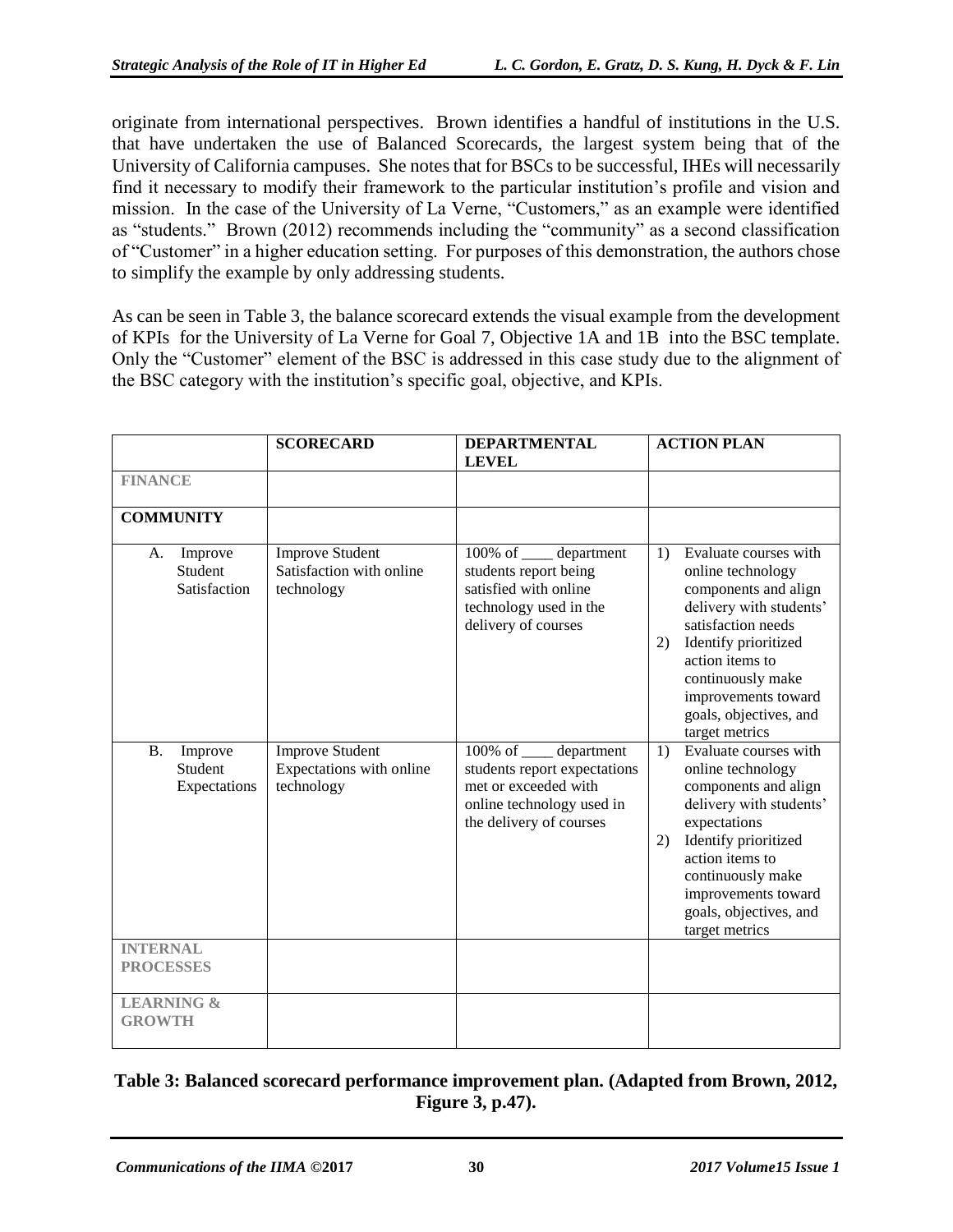#### **METHODOLOGY**

This study of the development of KPIs and a Balanced Scorecard to hypothetically improve the University of La Verne's accomplishment of strategic initiatives, goals and objectives is founded in the case study methodology. Using the published University of La Verne's Strategic Initiative I, Achieve Educational Excellence, and aligning Strategic Initiative I with underlying Goal 7, Deliver courses face-to-face, hybrid or online to achieve excellence in student learning, coupled with Objective 1 (develop an organizational model that supports systematic and collaborative online delivery, where appropriate) and Objective 2 (develop a technology-supported learning environment to enhance student learning and faculty research and development), underlying Goal 7, the authors hypothetically created a measures of performance (KPIs), target performance levels, frequency of assessment, findings, and trends (Step 1, Table 1). It should be noted that for purposes of this demonstration the authors focused only on Objective 1 and did not develop Objective 2.

The data used supporting student expectations and satisfaction with the use of Information Technology in the classroom was extracted from the benchmarking report provided to the University of La Verne resulting from its participation in the annual ECAR Study of Undergraduate Students and Information Technology (2015).

The authors then (Step 2) identified KPI measures of student expectations (KPI Measure A) and satisfaction (KPI Measure B) for each objective. In this conceptual model the authors utilized multiple data points identified as sub-KPIs (see Table 2). The outcomes (findings) of the KPI measures (metrics) of qualitative student expectations and satisfaction are taken from the University of La Verne's benchmarking report (as a participating institution) of student responses to the published in the EDCAR 2014 survey (2015). In determining a "meets or exceeds" outcome, the measure of student responses were calculated by a combined value of the equivalents of "good" and "excellent" categories (i.e., equal to or greater than 50%).

#### **ANALYSIS**

#### **Strategic Initiative I: Goal 7**

Strategic Initiative I states "Achieve Educational Excellence." This initiative is supported by Goal 7, which is to "Deliver courses face-to-face, hybrid or online to achieve excellence in student learning.

*Objective 1.* Underlying Goal 7 is Objective 1, which is to "Develop an organizational model that supports systematic and collaborative online delivery, where appropriate"; and Objective 2, below. The authors created the following KPI measure to determine performance levels for student expectations: Increase undergraduate student expectations for collaborative online course delivery. The associated Target performance level for the KPI measuring student expectations was "Increase undergraduate student expectations for collaborative online course delivery 10% in academic year 2016-2017 using EDCAR data from the University of La Verne's benchmarking report.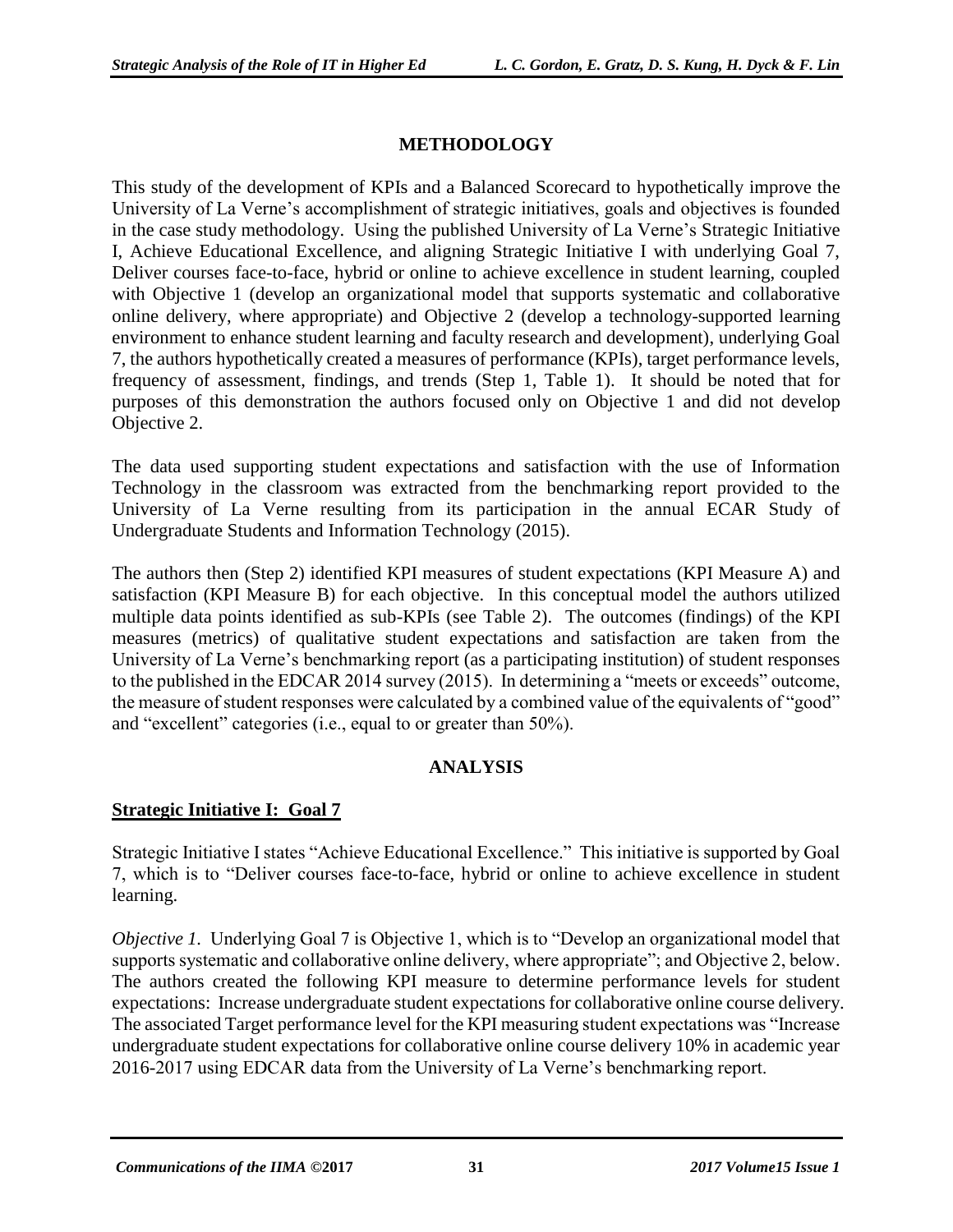The authors created the following KPI measure to determine performance levels for student satisfaction: Increase undergraduate student satisfaction with collaborative online course delivery. The associated Target performance level for the KPI measuring student satisfaction was "Increase undergraduate student satisfaction for collaborative online course delivery by 10% in academic year 2016-2017 using EDCAR data. The basis for the baseline (first year of metric outcomes) was compiled (Step 2, Table 2) by selecting six pertinent 2015 EDCAR questions and response performance rates (KPIs), applying a weighted factor to each of the response performance rates, totaling the response rates both weighted and non-weighted, and dividing by the number of sub-KPIs (six in this example) to arrive at a performance outcome for each Objective's consolidated KPI .

*Objective 2.* Underlying Goal 7 is Objective 1, above, and 2, which is to "Develop a technologysupported learning environment to enhance student learning and faculty research and development. For purposes of this study the authors only developed Objective 1, above.

#### **FINDINGS**

Presently there can be no findings associated with the hypothetical KPIs established for the University of La Verne's goals and objectives from which to measure outcomes against the hypothetical target performance outcomes until the University of La Verne's benchmark report for the EDCAR 2015 survey (anticipated in 2016) is received and analyzed in the context of the conceptual model for Tables 1 and 2, above, to determine if target performance outcomes are achieved. The assessment of the difference between the KPI and the target will highlight areas of strengths or weakness. If weaknesses exist, they can be identified for corrective action and strengths exist, they can reported as artifacts of achievement of University strategic initiatives.

#### **RECOMMENDATIONS**

The initial steps necessary to establish a systematic process for identifying, assessing, correcting, and improving institutional performance exist at the University of La Verne. We have created a formal 2020 institutional Vision and Strategic Initiative document from which to begin to develop institution-wide KPIs and a BSC to guide the institution in meetings identifiable and measurable goals and objectives.

This case study of the University of La Verne sought to present a conceptual model of how IHE can design simple or complex (multiple and weighted) KPIs to measure achievement of institutional goals and objectives based on data points pertinent to those goals and objectives. Further, this case study sought to demonstrate the development of the more difficult qualitative types of performance, such as student satisfaction and student expectations.

Because of the narrow scope of this study (a limitation), full-development of all KPIs and elements of the BSC were not undertaken. Had all KPIs and elements of the BSC been developed, it is recommended by the authors and Brown (2012) to include a BSC strategy map. A strategy map will visually draw connections among the various elements of the BSC and identify causal relationships among the elements. A recommendation is for IHE to fully develop KPIs, a BSC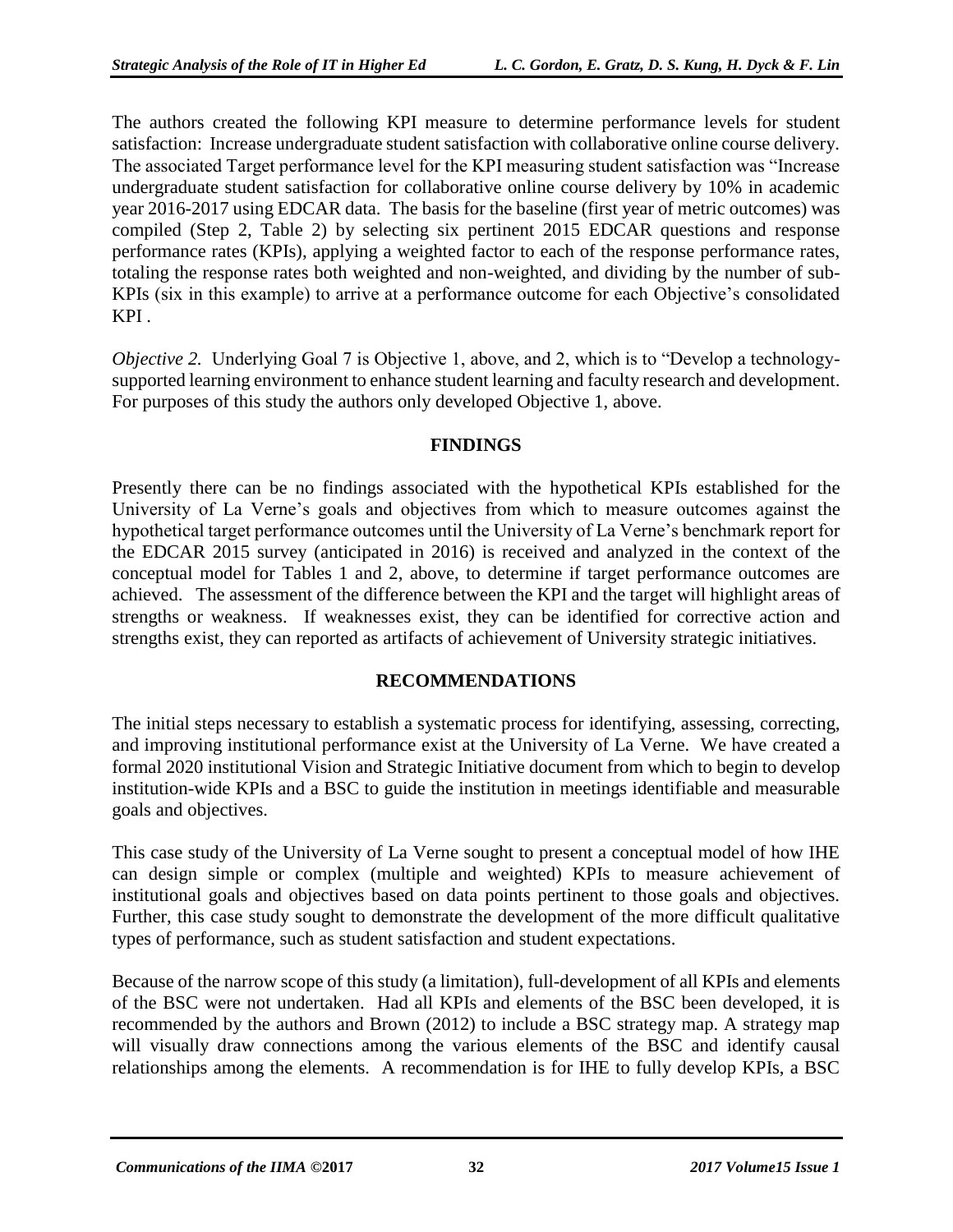Strategy Map, and, a BSC Performance Improvement Plan to successfully manage continuous improvement of performance to objectives, aligned with institutional goals and objectives.

#### **CONCLUSION**

This case study, using the Vision and Strategic Initiatives (goals) of the University of La Verne, provides a conceptual framework within which to develop KPIs to assess performance against target performance for the achievement of institutional goals and objectives in the utilization of Information Technology. The study utilizes key data points from the ECAR Study of Undergraduate Students and Information Technology published in 2015 to design multiple, weighted sub-KPIs which are combined to a single KPI for a select institutional Objective. The construct provides the means by which to measure annual attainment of target KPIs toward institutional goals. The model is presented within the framework of a Balanced Scorecard to achieve data-driven continuous improvement toward institutional strategic goals and objectives.

The significance of this study is two-fold. First, the examples provided in the case study focus on utilizing KPI, both simple and complex (multiple and weighted data points), and, secondly, this case study provides examples of KPIs for measuring performance against established targets for subjective, qualitative elements of institutional performance (e.g., satisfaction levels and expectations). A review of the literature reveals a very limited practice in IHE of using KPIs and BSC. This case study may serve as a template for other IHEs to develop their own KPIs and BSCs to not only improve their own institutional performance to goals and objectives, but to provide opportunities for institutional benchmarking in the utilization of Information Technology.

#### **REFERENCES**

- Allen, E. & Seaman, J. (2015). Grade Level: Tracking Online Education in the United States. Higher Education Reports, retrieved from http://www.onlinelearningsurvey.com/highered.html
- Brown, C. (2012, July-September). Application of the balanced scorecard in higher education: Opportunities and Challenges. *Planning for Higher Education, 40*(4), 40-50.
- Chen, S. H., Yang, C. C., & Shiau, J. Y. (2006). The application of balanced scorecard in the performance evaluation of higher education. *The TQM Magazine*, *18*(2), pp. 190-205
- Eckerson, W. (2011). Performance Dashboards: Measuring, Monitoring, and managing your Business.  $2<sup>nd</sup>$  ed. John Wiley & Sons, Inc., New Jersey.
- Gordon, L., Gratz, E., Kung, D., & Moore, L. (2015). Utilization of Information Technology in Instructional Support in the Higher Education – A Case Study, Working paper, 2016.
- Hogan, H. W., & Muir, G. E. (1990). The University of La Verne -- A Centennial History: 1891- 1991.
- Kaplan, R. S., & Norton, D. P. (1992). The balanced scorecard: Measures that drive performance, *Harvard Business Review, 70*, 7109.